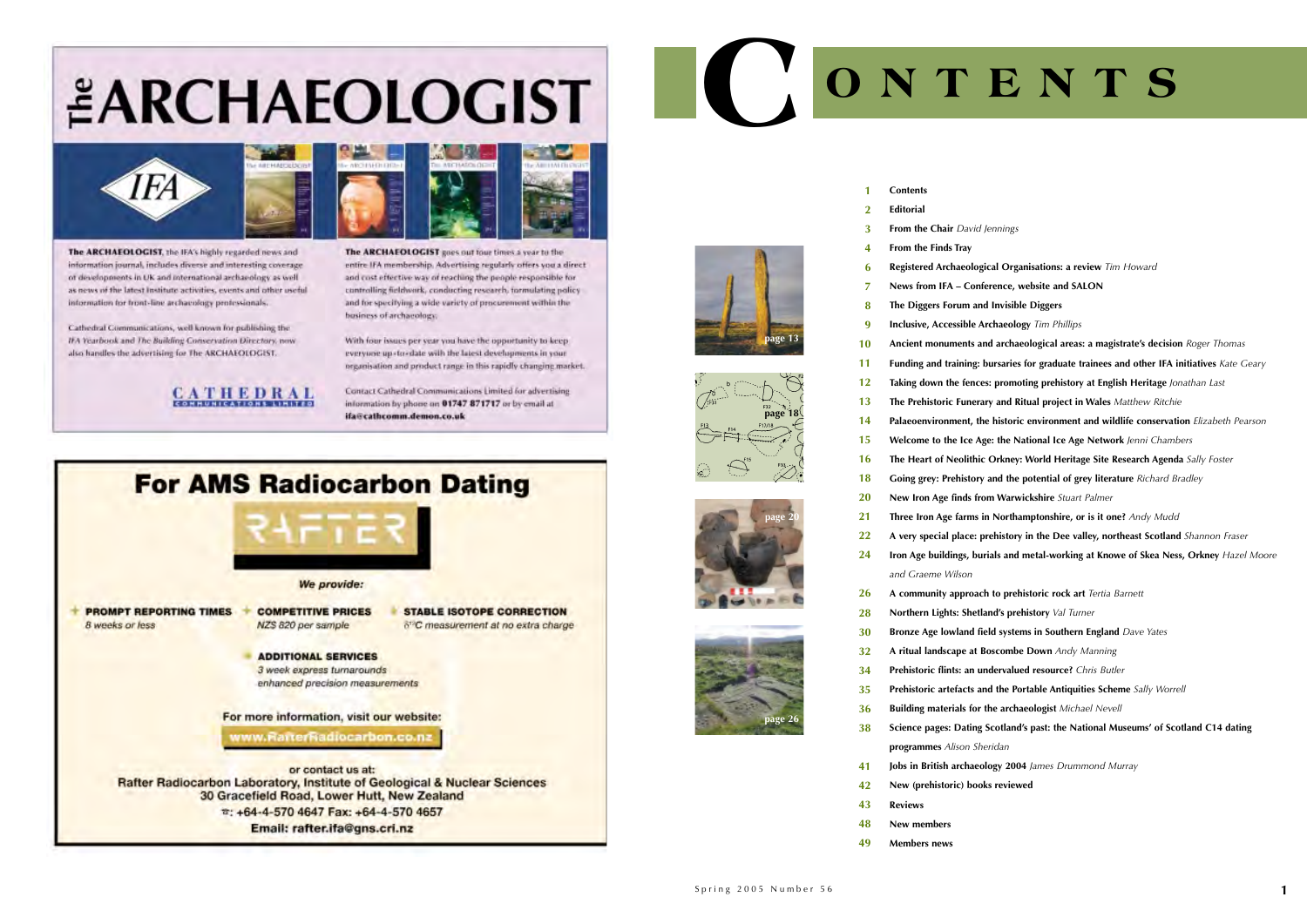# **From the Chair**



*Prehistoric Britain* proved another popular topic for *The Archaeologist*, especially with Scottish colleagues, who have been forthcoming on a range of significant projects. These include a programme of C14 dating that proved that wooden items in the National Museum of Scotland are some of theearliest equipment in Europe, World Heritage Status for spectacular sites on Orkney, and Shetland's vibrant research activity. In England in particular we see some of the fruits of developer-funded archaeology. Richard Bradley sets out a few of the provisional results of his survey of grey literature and how this is changing interpretation of some monument types, compilation of data on lowly field systems reaps unexpected dividends, and routine evaluations in the Midlands come up with more than expected in Northamptonshire and Warwickshire. For English Heritage, new Prehistory tsar Jonathan Last describes how prehistoric archaeology will be promoted, and Matthew Ritchie is able to report on Cadw's successful survey of prehistoric funerary and ritual sites.

Life within IFA has already been busy this year, and

This year's annual conference at University College Winchester was an excellent show case for the diversity, strength and vitality of IFA and its membership. The conference theme was appropriately focused on working in historic towns, although as you might anticipate, sessions also covered a wide range of other subjects*.*

Martin Biddle delivered a suitably thoughtprovoking opening address, sparking debate, and on the second day proceedings were opened by a speech from Tessa Jowell, Minister for Culture, Media and Sport. This latter event represented a significant 'coming-of-age' for the Institute and the sector, demonstrating the incremental and progressive steps that have been taken to move the historic environment and archaeology up the political agenda. The Minister's general message was positive and presaged the release of her essay on the historic and built environment, *Better Places to Live.*

It is fashionable to be cynical regarding the political response to the archaeological sector, however, if this stance is too stringently upheld, we lose our capacity for a genuine dialogue with government that can create the better future for both archaeology and archaeologists.

At the time of writing the outcome of the election is unknown, but the central message is clear – incisive, constructive and persistent engagement by IFA with government is critical to the future of our past. Wherever possible this lobbying needs to be undertaken in conjunction with other heritage bodies; as Tim Howard says (p6), we need to take a leaf out of the book of other professions and speak with a common voice.

Our agenda remain consistent with previous statements of our ten-year plan. However, it is worth re-stating some key issues occupying Council's thoughts. As many will be aware from subscription renewal literature, attracting new membership is a critical to our plans, so again I would ask everyone to assist with recruitment.



We continue to reappraise and amend our procedures: changes are being drawn up to increase the effectiveness of our disciplinary procedure following last year's amendments to the RAO complaints process. In the meantime we continue to regulate standards and investigate lack of compliance both individually and corporately.

The Diggers' Forum is now up and running and needs further active support to assist with our initiatives in relation to pay and conditions, so please get involved. Finally, we remain in constructive dialogue regarding implementation of the Valletta Convention and development of an accreditation scheme for professional practice.

As ever, our vision is cast over a wide horizon – you would expect nothing less given the current state of the profession. Therefore progress seems slow, with our goals constantly distant mirages; but this is unduly negative, and with enthusiasm to slake our thirst we will gradually refine image into reality. So

let's stick at it!

David Jennings Chair, IFA

d.jennings@oxfordarch.co.uk

this *TA* brings you news of the recent action on the disciplinary side, our new Diggers' Forum Group, a proposed bursary scheme for workplace trainees, new ways to support and promote Registered Archaeological Organisations, and an introduction to the e-newsletter we now offer IFA members in conjunction with the Society of Antiquaries of London. Our Annual Conference in Winchester was the best attended that we have known for many years and had the added glamour of a ministerial visit in addition to many excellent archaeological presentations. Apart from not being able to use the new conference facilities we expected, one downside of otherwise fine Winchester hospitality was short opening hours in the bar. Next year we are planning on holding the conference at Edinburgh, and Scottish colleagues assure us that such a disaster would never happen there.

**Alison Taylor** alison.taylor@archaeologists.net



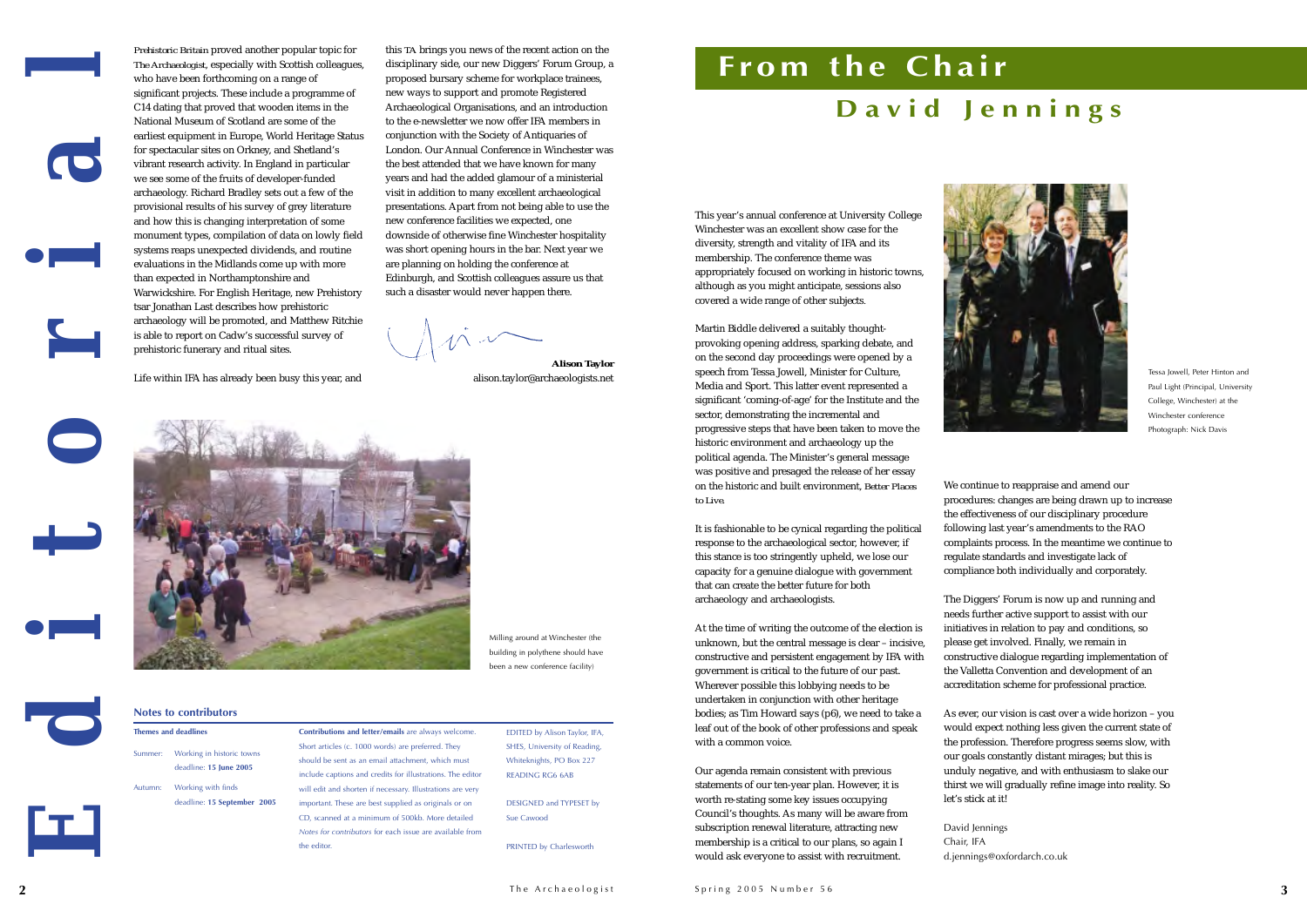### **FROM THE FINDS TRAY**

### *Yearbook* **2005 errata** *Tim Francis, IFA Hon Legal Advisor*

Tim Francis has now moved to Gaston Whybrew Solicitors, Westwood Park, London Road, Great Horkesley, Colchester, CO6 4BS tel 01206 274153. He is still available to offer free legal advice to IFA members (up to 30 minutes, on archaeological or non-archaeological matters) by phone or personal visit. If further legal action is required discounted rates (10%) will apply

### *Photograph credits*

Your Editor allowed the previous *Yearbook* cover illustrations to be reproduced on p 11 of the 2005 *Yearbook and directory* without further acknowledgement, whereas I should have thanked Wessex Archaeology, Archaeoptics Ltd and Hampshire County Museum Service for their excellent images.



### **Hague Convention news**

A briefing on UK progress towards ratification of the 1954 Hague Convention for the Protection of Cultural Property in the Event of Armed Conflict and its two protocols was held at DCMS in March, organised by the British Red Cross in association with DCMS and FCO. Lord McIntosh re-affirmed the Government's intention to ratify these important treaties, as announced last May, but there would need to be primary legislation. This delay is unfortunate, as UNESCO has organised a first meeting of ratified partners in October and the fact that Britain is not yet a party may affect its ability to influence decisions on institutional matters. However, Britain could still attend as an observer and join in discussions. Other presentations from Chris Whomersley (Foreign and Commonwealth Office), Patrick Boylan and Major General (retired) Tony Rogers (University of Cambridge) explained the background to the Convention, benefits of ratification, and practical implications for the armed forces. It was recognised that manuals and education for military personnel are essential, and IFA and other

archaeological bodies offered their help when required. They also offered to develop a capacity for immediate response in the event of future conflicts, to help avoid debacles like Iraq. A further meeting to discuss practical implications of ratification is scheduled for later

this year.

Meanwhile, it was reported that, at the UN war crimes tribunal at The Hague, a retired Yugoslav senior officer was sentenced to eight years' imprisonment for the 1991 Yugoslav army bombardment of the Old Town of Dubrovnik, despite his argument of military

necessity.

**Iron Age find from Devon** The Portable Antiquities Scheme has recorded this important finds dated to the La Tène period. Shaped like a mushroom, it is a cast copper alloy decorative stud, with 'trumpet voids' decorating the

top surface. Some have remains of red enamel still in place. It will go on display in the Royal Albert Memorial Museum as part of the 'Objects of Desire' exhibition, which will highlight archaeological objects, including treasure, recently acquired by the museum. JD Hill, British Museum, thinks we should look to the Continent for a parallel for this lovely artefact; so more research will be carried out.

### *Nicola Powell*Finds Liaison Officer, Devon

### **Listing is changing**

On 1 April DCMS handed administration of listing and scheduling to English Heritage, and some new procedures came into operation. There will now be more consultation with owners before their property is listed, and they will receive more information about its historical importance. Work is in progress towards a unified register of scheduled ancient monuments, listed buildings and historic parks, gardens and battlefields. Free leaflets about proposed changes are available from customers@english-

heritage.org.uk, or can be downloaded from www.englishheritage.org.uk.

### **IFA Finds Group**

The summer meeting, on 'Buildings Archaeology', held jointly with the Buildings Archaeology Group, will be on Thursday 9 June 2005 at Mortimer Wheeler House, LAARC, London. It will be followed, probably in October, with a practical session in York or Leicester. If you have ideas for future meetings (sessions on glass and residues have been suggested) please let us know. As usual the AGM will be slotted in before lunch. Again, the committee will be looking for new members so if you are interested, contact the Hon Secretary. We will be looking for a new Treasurer and Membership Secretary.

*Nicola Powell* nicola.powell@exeter.gov.uk

### **Library of unpublished fieldwork reports**

It is widely recognised that archaeological research is hampered by difficult access to fieldwork reports. 'Grey literature' has limited circulation and is often invisible to the research community. This new electronic library delivers a growing number of such reports to researchers. It brings together unpublished reports supplied to the ADS from larger fieldwork archives which may contain additional data, for example the Channel Tunnel Rail Link archive, with others submitted through OASIS. Reports so far available were contributed by AOC Archaeology, Canterbury Archaeological Trust, Geophysical Surveys of Bradford (GSB), Hereford and Worcester County Council, MoLAS, Oxford Archaeology, Suffolk County Council Archaeological Services, ULAS and Wessex Archaeology

Contact: Catherine Hardman (csh3@york.ac.uk) For OASIS contact Mark Barratt, (oasis@english-heritage.org.uk) http://ads.ahds.ac.uk/catalogue/library/ greylit/

*William Kilbride*Archaeology Data Service wgk1@york.ac.uk



### **Archaeology World Report magazine**

This bi-monthly magazine aims to introduce the world of field archaeology to the public and the academic alike. The first three issues include recent archaeology from Antarctica, Rock art in South Africa, Japanese Jomon period sites, and the archaeology of second world war military earthworks in Europe. IFA members can receive the first three editions for £8 (postage and packaging free). We would also like to hear if you would like to contribute or to subscribe. Hon Secretary, Archaeology World Report, 2 White Well Farm Cottages, Llancarfan Lane, Bonvilston, Vale of Glamorgan, CF5 6TQ, tel: 01446 781585 archaeologyworldreportsubs@hotmail.com http://www.geocities.com/archaeologyworldreport/

*Karl-James Langford*

Arnos Vale cemetery, Bristol – part of the new list © English Heritage

Illustration by Jo Richards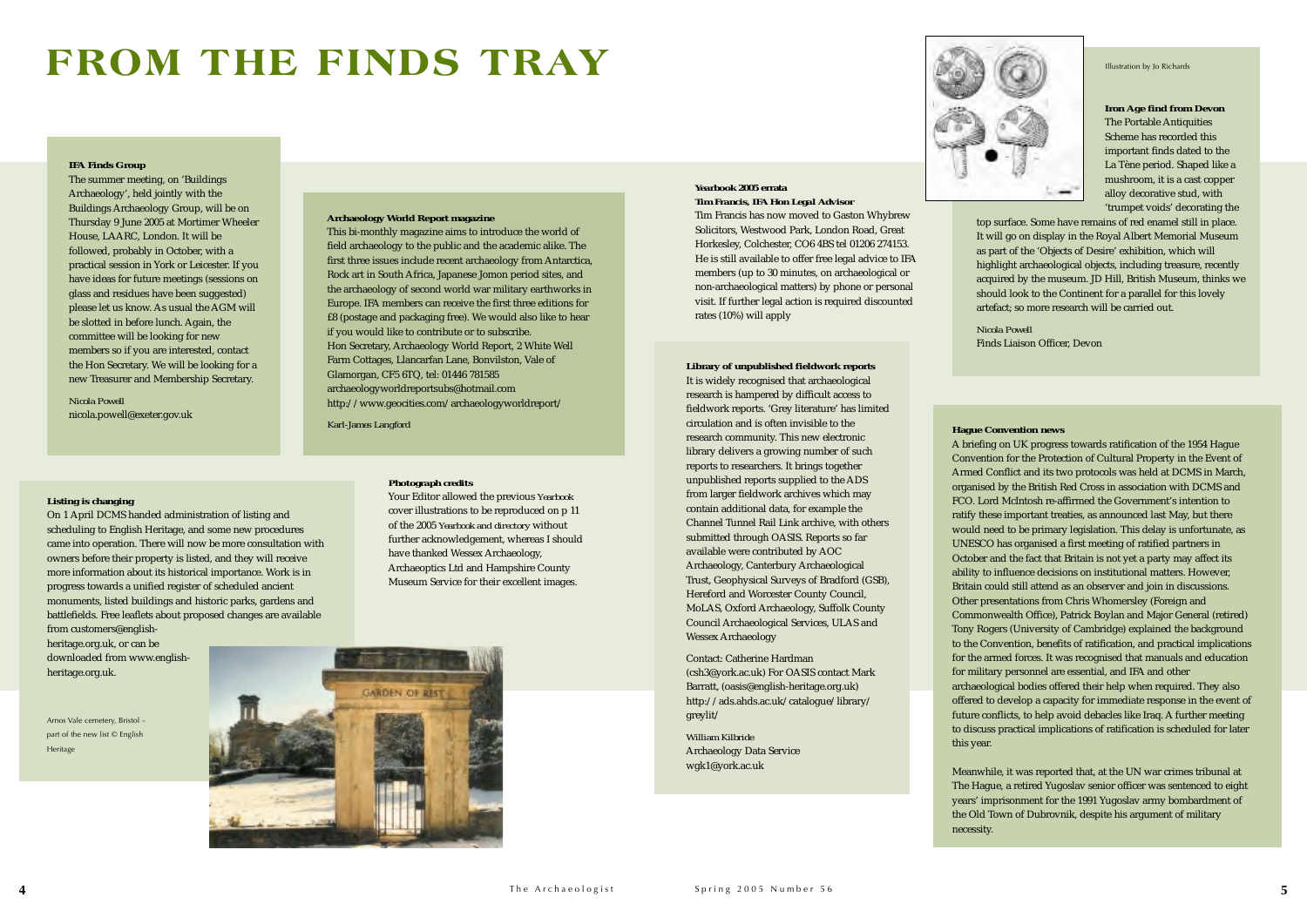*Tim Howard,* a practising Barrister since 1981, made the (rather strange) decision that he would like a career in archaeology, and so embarked on the Oxford University Diploma in Professional Archaeology. As part of this course he had a three month placement with IFA, with the remit of assessing the impact of the RAO scheme and how it can be improved and promoted.

His broad conclusions are that it is a worthwhile scheme that needs careful consideration in order toexpand membership in curatorial and educational sectors, and more promotion both within and outside the profession. IFA must also demonstrate its will and capacity to enforce standards in order to build confidence, but the main thrust should be encouragement of continual improvements. RAOs should be widely inclusive and should personify the core values of the whole sector.

The RAO scheme, since its inception in 1996, has been open to all organisations involved in archaeology, but the accent has been on the commercial sector. Tim has been involved in talks with ALGAO over how IFA can move forward with that organisation, for traditionally curators have resisted application of common standards. However, now local authorities are using IFA standards and RAO registration to improve and maintain the quality of planning-related work, it is crucial that they sign up to the same rules. Local government archaeology services are under pressure and a clear mark of professional standing can only be beneficial, whether in the Council Chamber, the Inquiry room or at the information desk.

So far as the educational world is concerned, IFA is not seeking to regulate teaching, but that does not mean that professional regulation has no relevance, especially where universities are involved in fieldwork, as John Hunter described in *TA 55*.

With regard to pricing, the RAO committee has fixed annual registration fees for exclusively educational or curatorial organisations at £105 – a timely riposte to those who dismiss the scheme as an IFA money-making exercise. However, there is no such thing as a free launch. Effective administration and policing (which are central to any effective scheme) involve a significant investment in time and money.

Great strides have been taken in overhauling the Complaints Procedure (*TA 55)*, introducing clear benchmarks for registration (with a system to prevent 'serial defaulters' from registering) with revised guidance notes. Procedural reform has been allied to a renewed resolve to ensure that IFA does not shirk firm action in appropriate cases. Central to the operation of the Register is the issue of trust which is fundamental to any professional relationship. The Institute must be able to rely upon information given by organisations, and those that provide false information will be removed from the Register.

Everyone agrees on the need for professional integrity, but those who oppose the RAO scheme and IFA membership should ponder the alternatives. If the need for regulation is agreed, but the objection is to the IFA and those who run it, the objectors are missing the point. It is not obligatory for members of a profession to like each other. The bonhomie of the Bar is often superficial but this rarely prevents the profession uniting in pursuit of common interests. Lawyers do not under-cut each other and they consistently speak with one voice in furtherance of professional interests. A fragmented archaeological profession plays into the hands of insincere politicians and unscrupulous developers. Without IFA, securing a fair deal for the profession would be all the harder.

### Registered Archaeological Organisations: *a review*

### **Annual Conference 2005**

Well over 400 archaeologists were drawn to Winchester to enjoy a conference on the theme 'Working in Historic Towns'. The key note paper by Martin Biddle included a challenge to archaeologists (especially curators) working in a developer-funded world to match the research objectives of earlier work. The speech by Tessa Jowell also created interest, though perhaps not as much controversy as feared. In between there were at least 3 parallel sessions for 3 days, covering issues that included the problems of working on road schemes, how to deal with archaeological archives, results of recent work in our smaller towns, post-medieval burials and (most popular of all), some of the outstanding discoveries of 2004. There will be write-ups of some sessions in the summer issue of *The Archaeologist,* and papers submitted will be published on the IFA website.

### **SALON-IFA: A free new membership service**

The current SALON (Society of Antiquaries of London Online Newsletter) is a popular news service provided by the Society of Antiquaries of London (SAL) and sent to the email boxes of all Fellows (FSAs) who want it, 25 times each year. Edited by Christopher Catling, it covers governmental consultations and new legislation (actual and proposed), news and reviews of conferences, books, discoveries and TV programmes, job vacancies, deaths, issues of controversy within heritage, and other items that either relate to its Fellows or to their interests. The readership extends beyond Fellows to those in government departments, the press and other decision-makers. It is therefore valuable in spreading news, forming opinions, and generally expressing views from the heritage sector.

IFA has now joined SAL in the venture, making the service available to all IFA members who want to receive it, setting out to cover the activities of IFA and its members (in particular its RAOs), and ensuring that our members and the rest of the world know what we are doing. One intention is to gather early news of discoveries by RAOs and give them the right sort of publicity, but publications, conferences, public events etc can all be promoted. The dual purpose therefore is to serve our membership by providing them with information and news, and also by publicising their activities. Stories can be emailed by any IFA member, whether on the circulation list or not. We do hope you will use this e-newsletter to keep each other and the wider world in touch with developments within the archaeological community.

To add yourself to the email distribution, email admin@archaeologists.net. To send news, comments etc, email Chris Catling at mail@dial-house.co.uk. If you don't have a personal account, why not ask your employer or a friend to receive it for your

attention?

### **Website**

IFA's website, www.archaeologists.net, re-vamped by CBA last autumn, is now carrying more news and information than ever before, and we want to keep it as data rich as we can manage. We see the site as an important part of IFA's publication programme, hosting many IFA documents and publications (some duplicated in print, some only available digitally) and with useful links to a growing number of other archaeological organisations. If you have news, papers, or other items you are willing to share, send them to alison.taylor@archaeologists.net, and I will try to include them.

### **News from IFA**

### Alison Taylor

**A**

**O**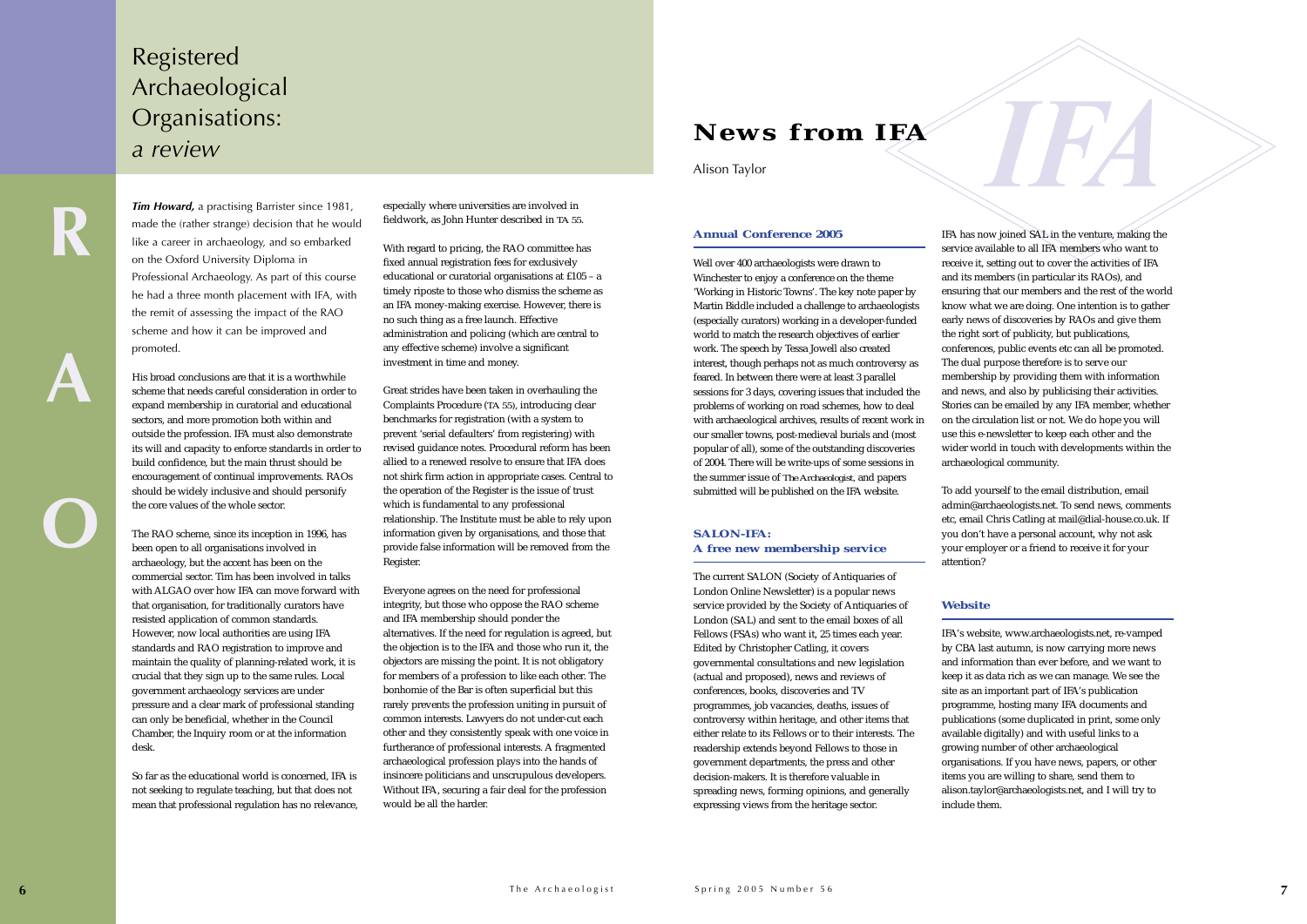Second Meeting – 19 February 2005 There was excited apprehension prior to this meeting. Having made progress last October it was important to maintain that momentum to establish the basic remit of the Diggers' Forum. To avoid becoming purely Londonbased we are committed to holding the

next meeting outside London and will encourage formation of regional groups.

### **Healthy and Safety**

Some site staff reported avoidable accidents but where stringent H&S had been applied and extra PPE required, this was not always appropriate and actually made the working environment more unpleasant. We will examine the current situation and insist that adequate, but balanced and appropriate, H&S be a priority for all employers.

### **Training**

Many units were making the right noises, but failing to deliver. The Diggers' Forum will cooperate with other bodies to ensure that initiatives, such as the one recently announced by IFA, are targeted appropriately.

### **IFA Council**

The Forum will ensure that representation of site staff and finds specialists is increased within IFA Council, a key to genuine improvement in our working lives and the credibility of IFA. Furthermore, we will work with Prospect in support of its proposed National Pay Agreement.

Keep an eye on our page on the IFA website for any more news and information about membership – http://www.archaeologists.net/diggers. We hope to see you at the next meeting.

Paul EverillSecretary, Diggers' Forum



*In 2002 I left full-time commercial archaeology to work on a PhD at the University of Southampton. My aim was to document issues within the profession as seen by those at the coalface. <sup>I</sup> believe this project will illuminate serious issues that need to be addressed. My methods combine 'unstructured' interviews with an online survey and other sociological research tools.*

**When asked how long they intend to stay within commercial archaeology, 31.85% said they are trying to get out now or in the next year or two, 42% of these being aged 26-30.** The impression is that a large number of graduates enter the profession, only to remain until failure to secure promotion or improved pay drives them elsewhere. When asked what they hated most – Pay; Quality of management/staff; bad weather; 'incestuous' relationships; All or none of the above; 19% of the 26-30 year olds planning to leave said quality of management/staff; 29% said Pay and 52% 'All of the above'.

37% believe that a rethink is needed to prevent future crisis, and 35% believe it is already in crisis. However, of the latter group only 21% are currently trying to get out of the profession, which supports the image of a dedicated workforce. 28% of under-30s are IFA members; 16% can't afford to join; 15% feel the IFA isn't relevant to them; 7% would never join, but 31% would consider it. In comparison, 33% of 31-40 year-olds are IFA members and 32% would consider joining.

For a fuller report and the opportunity to contribute opinions and experiences visit www.invisiblediggers.net.

Department of Archaeology, University of Southampton, Avenue Campus, Highfield, Southampton, SO17 1BJ P.EVERILL@soton.ac.uk

**The Forum**

**Diggers'**

The Disability Discrimination Act (DDA 1995) and its amendment the Special Educational Needs and Disability Act (2001) is now in force, with legislation that requires employers and educational institutions to make reasonable adjustments to ensure that 'disabled persons are not placed at a substantial disadvantage in comparison to persons who are not disabled'. Archaeology therefore faces quite a challenge, as *Archaeology Labour Market Intelligence, 2002/03* revealed that just 0.34% of professional archaeologists are disabled as defined by DDA 1995, as are 3% of volunteers.

The problem starts in the universities, so Roberta Gilchrist at Reading has been awarded funding from the Higher Education Funding Council for England (FDTL5), for developments in teaching and learning concerning Archaeology and Disability in collaboration with the Inclusive Environments Research Group (Reading), and with Bournemouth University. IFA, CBA, English Heritage and Oxford Archaeology are all supporting this project.

The aim is to widen participation by challenging the stereotype of archaeology as a field discipline that excludes disabled participants. The dual issues of disability and transferable skills will be addressed in archaeological fieldwork teaching, but awareness of disability issues throughout the profession must be raised.

I began the survey in collaboration with IFA by a questionnaire to 48 Registered Archaeological Organisations to assess the situation within the commercial sector. Working with specialists in Inclusive Environments (directed by Geoff Cook), we are now analysing and characterising archaeological activities, skills and environments. A range of field activities will be addressed, including excavation and recording, field survey, instrument survey, environmental sampling and processing of artefacts. Through controlled testing and field trials, we will develop a self-assessment tool kit for physical and psychological abilities.

Guidelines will be produced to promote good practice, and publications through international journals will address academic and professional audiences in archaeology and disability studies. The archaeological community will be involved through training events, national conferences, newsletters

and on the web.

What the project now needs is more stories and case histories from individuals with disabilities, whether they have succeeded in archaeological careers or been forced to give up. I am particularly interested in those who have been disabled during (especially if because of) their career, and what their experience has been. Such disabilities may be something as common as a bad back that stops active fieldwork (just quantifying this will be enlightening for our profession), or may be a perceived disability that in fact enhances other skills. This includes registered disabled and physical or mental disabilities that could impair working (details on our website).

If you have a story to tell I would love to hear from you before the end of June when this phase of the project ends.

Tim Phillips Project Officer Department of Archaeology, University of Reading Whiteknights, PO Box 227 Reading RG6 6AB

Phone 0118 378 8293Fax 0118 378 6718Email inclusivearchaeology@reading.ac.uk Website www.hca.heacademy/access-archaeology

Surveying at the Silchester Field School (Dept of Archaeology, University of Reading)

Archaeological experience within survey respondents. Note the dramatic drop after 5 years.

**THE INVISIBLE DIGGERS**

Research into the reality of Professional Contract Archaeology in the UK

### **INCLUSIVE, ACCESSIBLE, ARCHAEOLOGY**

Tim Phillips

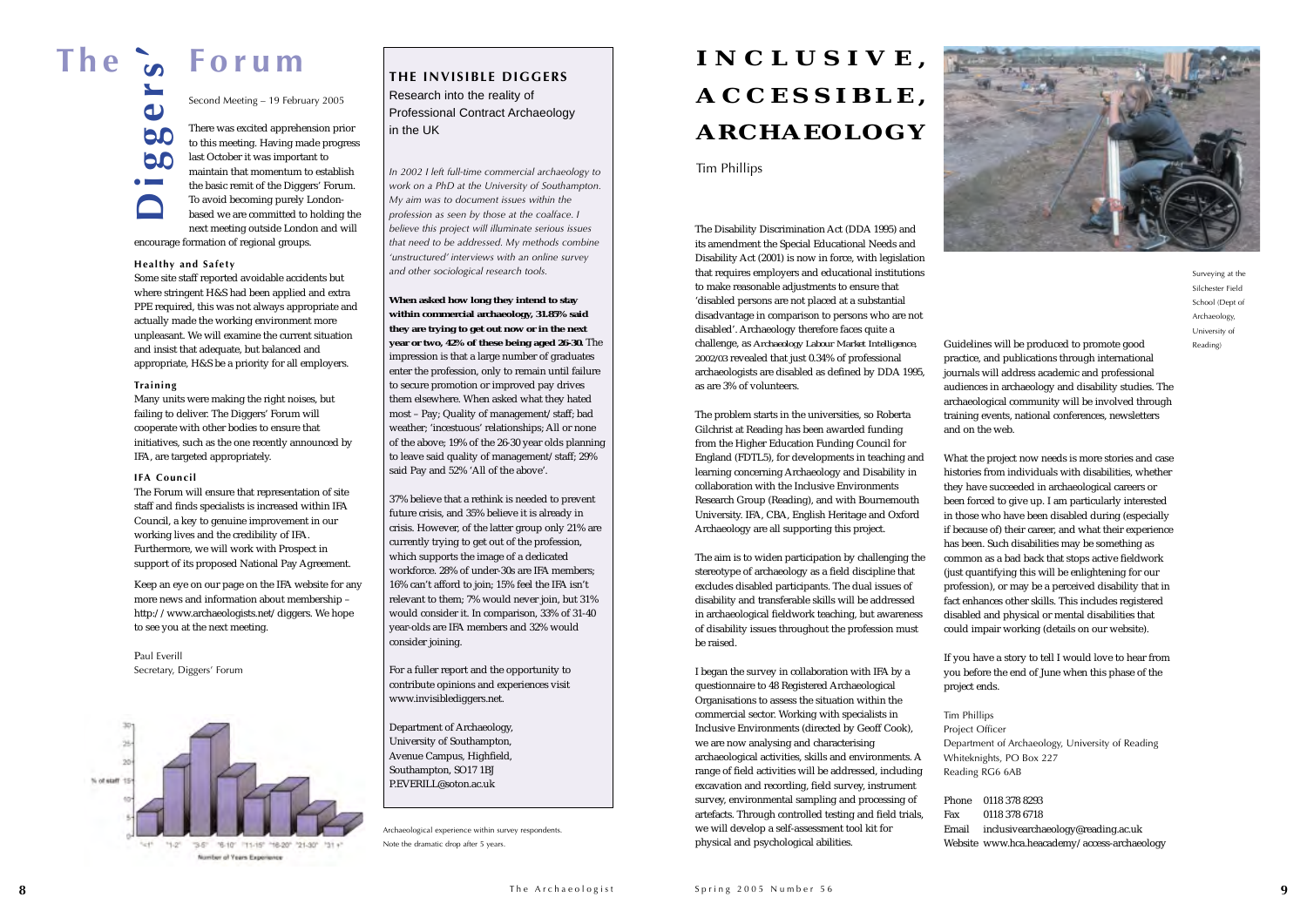**ANCIENT MONUMENTS**<br> *ANCIENT*<br> *MONUMENTS*<br> *ANCIENT MONUMENTSCRIPS*<br> *ANCIENT*<br> *ANCIENT MONUMENTS*<br> *ANCIENT MONUMENTS*<br> *ANCIENT MONUMENT MONUMENT*<br> *ANCIENT*<br> *ANCIENT MONUMENT MONUMENT MONUMENT MONUMENT MONUMENTS*<br> *In the April 2004 issue of* **The Magistrate***, (magistrates' equivalent of* TA*),* **Anna Winstanley** (*barrister, formerly with English Heritage*) *and* **Roger Thomas** *(English Heritage) wrote a piece on* Protecting our heritage*, explaining the legislation that protects buried sites.* The Magistrate *invited its readers to study a fictitious ancient monuments offence and to compare the sentence they would give on conviction to the decision by a District Judge. This piece is reproduced by kind permission of* **The Magistrate***, with grateful thanks to its Editor.*

When Mr and Mrs Smith purchased a house and land they were aware that part of the land was scheduled under the Ancient Monuments and Archaeological Areas Act (AMAAA) 1979. The monument consists of the remains of a medieval settlement with ditches and banks. But much of the archaeological importance of the monument derives from buried remains of which no trace is visible above the ground.

### **CASE SCENARIO**

When an English Heritage Field Monument Warden (FMW) visited the Smiths, they mentioned that they were planning to landscape some of their land and to construct an ornamental pond. The FMW reminded them of the need to obtain scheduled monument consent (SMC) for any works which affected the scheduled area.

In mid-2002, Mr and Mrs Smith engaged a landscape architect. He considered that the work did not require planning permission, so work started. Apparently at the request of Mr and Mrs Smith, the earthmoving involved was designed to avoid visible features but it did affect a large area of invisible buried remains. There is some evidencethat Mr and Mrs Smith had pushed for the work to start quickly, to get the earthmoving done before wet autumn weather.

Shortly afterwards, English Heritage learned that unauthorised works were taking place. An English Heritage inspector visited and observed that damage had already occurred to the buried remains of a medieval building, the foundations of which had been partly removed. The inspector advised Mr and Mrs Smith that a criminal offence was possibly being committed, and that the contractors should be instructed to stop work. Mr and Mrs Smith acceded

to this demand, and subsequently allowed archaeologists onto the site to record the remains which had been exposed.

The inspector interviewed Mr Smith under caution. Mr Smith said he had understood the scheduling only to apply to visible features, and that he did not realise that the area affected by his landscaping was protected or archaeologically sensitive. Mr Smith pleaded guilty in the magistrates' court to an offence under s. 2 of the AMAAA 1979. Mr Smithhas one previous conviction (for driving without insurance) dating to 1984.

### **SENTENCING CONSIDERATIONS**

**Example 18 and archaeological areas:**<br>Bigger Thomas Roger Thomas Roger Thomas Roger Thomas Reads and the fact that Mr Smith such and the capital area and the count (on indictment, in front of a judge the fact that Mr Smit site? What would it cost to restore the site? What is Mr Smith's income? At what stage was the guilty plea entered? What benefit, if any, did Mr Smith gain by ignoring the restrictions? Taking account of the fact that Mr Smith stopped the works when required to do so, and assuming that he is comfortably off, my starting point after a prompt guilty plea would be in the region of £2500 plus costs, but the answer to the questions I pose above could dramatically alter that. That figure is reached after the maximum reduction of 50% that may be allowed in either-way cases following a timely guilty plea (3).

> **District Judge Stephen Day's response** The first thing to establish when dealing with an unusual offence is the maximum penalty and in this case it is an unlimited fine on conviction onindictment or the statutory maximum, currently £5000, on summary conviction. As it is triable either way (1), there is the option of committing for sentence (2), but as it does not carry imprisonment, not all community penalties are available in either the magistrates' court or the Crown Court. The second task is to analyse the facts of the offence to assess its seriousness before going on to consider the means of the defendant, the timeliness of the plea and other personal factors. The previous conviction is totally irrelevant. Here the relevant factor concerning the offences seems to be that Mr Smith knew in 2001 that scheduled monument consent was needed and had known from the timeof purchase of the property that part of the land was scheduled under AMAAA. Mr Smith was not totally cavalier in his approach as the earthmoving works were planned to avoid the visible parts of the monument. However, damage was done and it could have been avoided had Mr Smith checked with English Heritage. Ownership of such a property carries obligations, which the court must reinforce with appropriate sanctions. Mr Smith was at the very least grossly negligent in not taking elementary steps before starting the work and it may be that a court could find he deliberately failed to do so in order to avoid expenditure or unwelcome restrictions.

### **Funding and training:** *workplace learning bursaries and other IFA initiatives* Kate Geary

There are numerous questions, which a court would want answered before passing sentence. Was the damage irreparable? If so, how important is the

*Notes*

1.'Triable either way' means that an offence can be tried either in the Magistrates' Court ('summary trial') or in the Crown Court ('on indictment', in front of a judge and jury). The choice usually lies with the defendant. 2.On conviction in a Magistrates' Court, the magistrates can commit the case to the Crown Court for sentencing. The Crown Court has the power to impose heavier sentences, so the magistrates will do this if they consider the offence to be so serious that their own sentencing powers are inadequate.

3.A 'discount' in the sentence may be given if a defendant pleads guilty at an early stage.

**Ancient monuments and archaeological areas:** 

a magistrate's decision Roger Thomas

Kate joined the staff of IFA in January, with special responsibility for initiatives related to training and standards. Prior to this, after an initial stint as an archaeological assistant at the Snowdonia National Park, she spent ten years as SMR Officer at the Gwynedd Archaeological Trust before moving to Devon County Council in 2003, to work on their SMR. As chair of the IFA Wales group from 1999 to 2003, she was actively involved in development of Welsh research agenda. During her time at GAT, she was Prospect representative for six years and coleader of the Bangor branch of the Young Archaeologists Club. After less than two months in her new job, this is her first report.

Training is a major issue facing British archaeology and in particular IFA, for it is a means to raise standards and to improve the professional standing of archaeologists. Various *TA* articles have reported on initiatives by the IFA in partnership with the Archaeology Training Forum, CHNTO and others. This has included developing National Occupations Standards for archaeology (www.chnto.co.uk/development/nos.html), a pilot for online recording of CPD and a manual for coach-mentoring can be found on IFA's website. These are significant achievements in themselves, but also provide the building blocks for development of recognised career structures. My role is to '*implement strategies to develop and promote professional standards for historic environment professionals',* and I will be concentrating on training, CPD, accreditation and career development issues in general.

My immediate task is to use a project development grant from the Heritage Lottery Fund to develop a bid to fund workplace learning bursaries. If successful, around ten bursaries a year will be available to fund training which addresses identified skills gaps in the archaeological sector. The development project has included extensive consultation and is now moving on to consider in detail how the bursaries will work.

I will also be working on extending the professional short courses available through partner universities and on developing a practice qualification for archaeology, again based on National Occupational Standards. As with any IFA initiative, these developments must reflect the concerns of the membership, so if you would like to comment on the bursaries, the CPD scheme or any other issues relating to training and career development, do get



in touch.

Training, professional standards and pay are inextricably linked. Much of IFA's work to improve pay and conditions is dependent on comparisons with other professions regarding qualifications, technical skills and experience. For these comparisons to be valid, we need to be able to document and accredit these skills in a consistent way which is recognised outside the profession. Change is in the air and I am delighted to be joining IFA at this exciting time.

Kate Geary Kate.Geary@archaeologists.net Kate Geary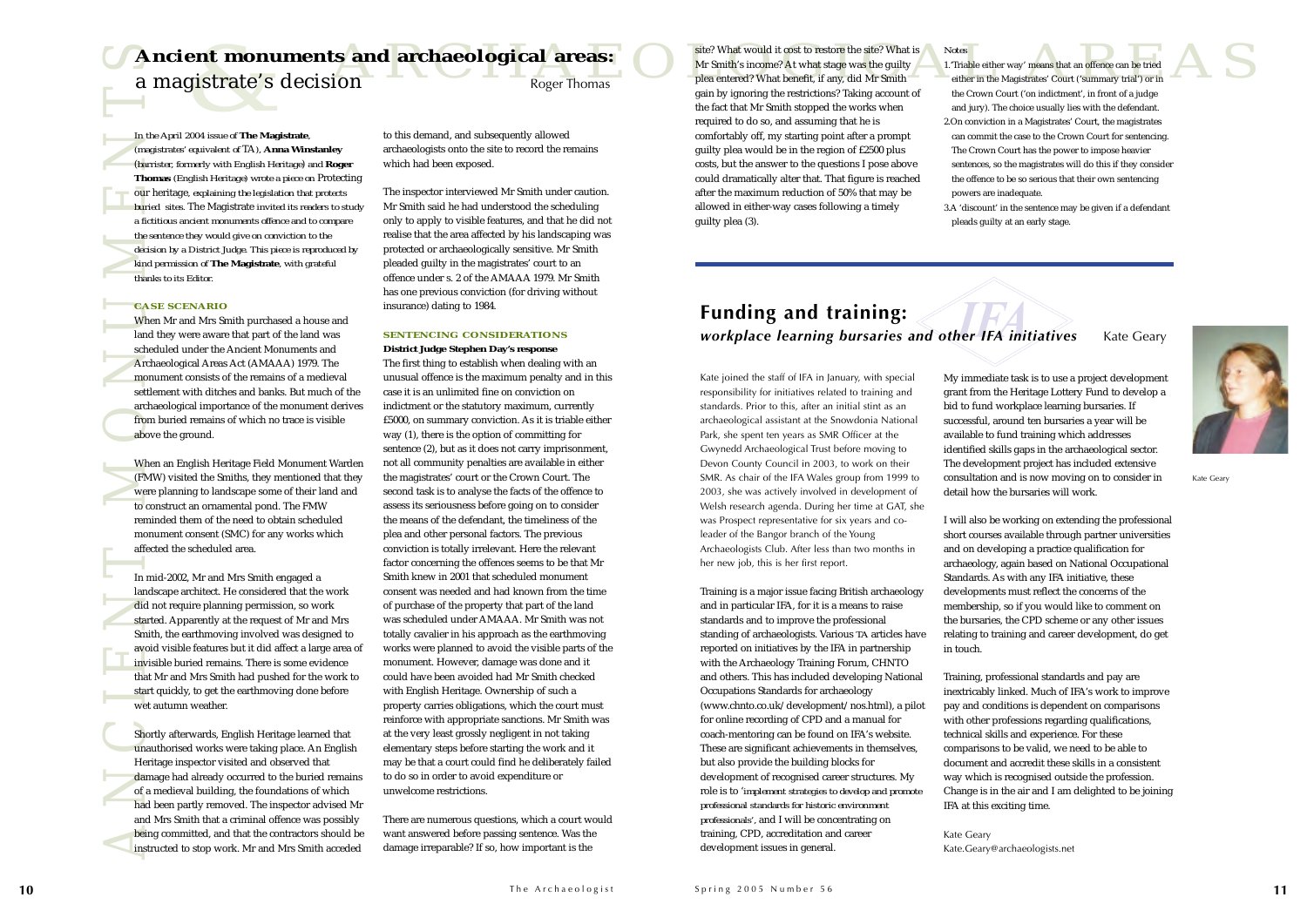Further Cadw-funded subprojects will arise from the Survey, both typological record enhancement and individual site conservation schemes. One has already occurred: rescue excavation and consolidation of a burial cairn in the Brecon Beacons, where accelerated erosion was caused by visitor numbers. Brecon Beacons National Park andCambria Archaeology (Dyfed Archaeological Trust) undertook to record and consolidate sensitive areas

Many new sites have indeed been identified during fieldwork, and this records-based descriptive survey is geared towards comprehensive enhancement of HERs, providing a description of the archaeological resource in the form of a standardised 'snapshot in

time'.

Matthew Ritchie Cadw, Plas Carew Unit 5/7 Cefn Coed 01443336077

Assistant Inspector of Ancient Monuments Parc Nantgarw CF15 7QQ matthew.ritchie@wales.gsi.gov.uk

As part of recent re-structuring (from 1 April) English Heritage now has Research Policy Heads by a mixture of periods and themes. After just a few days in the job, Jonathan Last outlines his approach as the new Head of Research Policy for Prehistory.

Almost all the sites listed in the 1882 Ancient Monuments Protection Act were prehistoric, partly a reflection of megaliths being less costly to maintain than medieval buildings. Today prehistoric archaeology has moved beyond a focus on upstanding monuments to recognising the significance of buried sites, environmental sequences and whole landscapes. This is reflected in the survey and excavation work undertaken by EH archaeologists and in projects funded by the Historic Environment Enabling Programme and the Aggregates Levy Sustainability Fund Programme (ALSF). Project aims are often guided by research frameworks, which EH also facilitates; as well as the regional frameworks which cover themes (eg submarine prehistory), landscapes (eg Avebury) and periods.

Increasing public awareness and access to the historic environment are key elements of English Heritage's strategy for the next five years, which focuses on a 'virtuous circle' of understanding, valuing, caring and enjoying. Today, with only a marginal role in the national curriculum, bringing prehistory into the virtuous circle will require better education, publicity and access. Many themes in prehistory resonate with present-day concerns, from long-term histories of environmental change to biographies of individuals like the Amesbury Archer, perhaps the original economic migrant. The challenge is to translate our research into stories that engage and enthuse new audiences.

How can English Heritage help promote prehistory? One way is to treat outreach as an integral element of projects, both those undertaken in house and

those funded through the grants programmes. This includes promoting new discoveries, such as the Palaeolithic engravings at Creswell Crags; enabling community participation, eg the rock art project described by Tertia Barnett (p26); and producing innovative syntheses from grey literature, like that by Dave Yates (p30).

ALSF has enormous significance for early prehistory in particular, where discoveries have always been intimately related to quarrying. New research set to revolutionise Palaeolithic studies, like mapping submerged landscapes in the English Channel, is complemented by projects to promote the period more widely, like the purchase of Boxgrove quarry and the National Ice Age Network (p15).

The properties on Pitt-Rivers' original schedule remain key assets of which more could be made. The best known, of course, is Stonehenge. In the 1880s the landowner resisted the attempts of the government inspector to raise stones and install policemen, though a fence was not long coming. Today the aim is to remove fences, along with the roads and other modern clutter. Although focusing on one site risks obscuring the diversity of our prehistoric heritage, the improved experience of Stonehenge will offer tremendous opportunities to convey the appeal of prehistory to new audiences. As well as opening up the landscape we also need to open people's imaginations.

(For details of recent EH-funded projects, see: http://www.english-heritage.org.uk/admisremote/ ACOnline/HOME.asp)

Jonathan Last English Heritage Fort Cumberland Eastney Portsmouth PO4 9LD

jonathan.last@english-heritage.org.uk

For the last five years Cadw has been funding the four Welsh Archaeological Trusts to record and evaluate all prehistoric funerary and ritual sites in Wales, one of a series of thematic pan-Wales surveys designed to assess the condition of the known archaeological resource through fieldwork. The results will improve HERs and the Welsh NMR and will feed into management initiatives (eg agrienvironment schemes) and statutory protection. A similar survey of deserted rural settlements will be published as a CBA monograph, while other projects include Roman vici and road systems and prehistoric defended enclosures.

Initial challenges included formulating a common survey methodology and reaching a consensus on terminology. Regular meetings between Cadw, Trust project officers and RCAHMW ensure common standards and easy integration. Interrogating HERs and constructing a complete dataset (eg for stone circles) should now be simple. Approximately 7000 sites will have been visited and recorded, with completion due in 2006. Site recording is accompanied by management recommendations where appropriate and follow-up scheduling will extend into 2007. Environmental advice and analysis is provided by the University of Wales, Lampeter.

Information has been disseminated through various media. Short notes are included annually within *Archaeology in Wales* (published by CBA Cymru), with longer discussions in local journals. A booklet, *Caring for Prehistoric Funerary and Ritual Monuments*, aims to educate and enthuse the public (particularly owners and occupiers of monuments) and describes appropriate conservation and management measures.

Further avenues for outreach include the educationsector. Consultation demonstrated a demand for wallcharts on regional and/or typological themes which have a wide range of target age groups and potential uses – and are cheap, can be widely distributed and can link to the dynamic websites of the Trusts. It is expected that other community based initiatives will be developed.

### **Taking down the fences:**  promoting prehistory at English Heritage

Jonathan Last

### **The Prehistoric Funerary and Ritual Project in Wales**

Matthew Ritchie

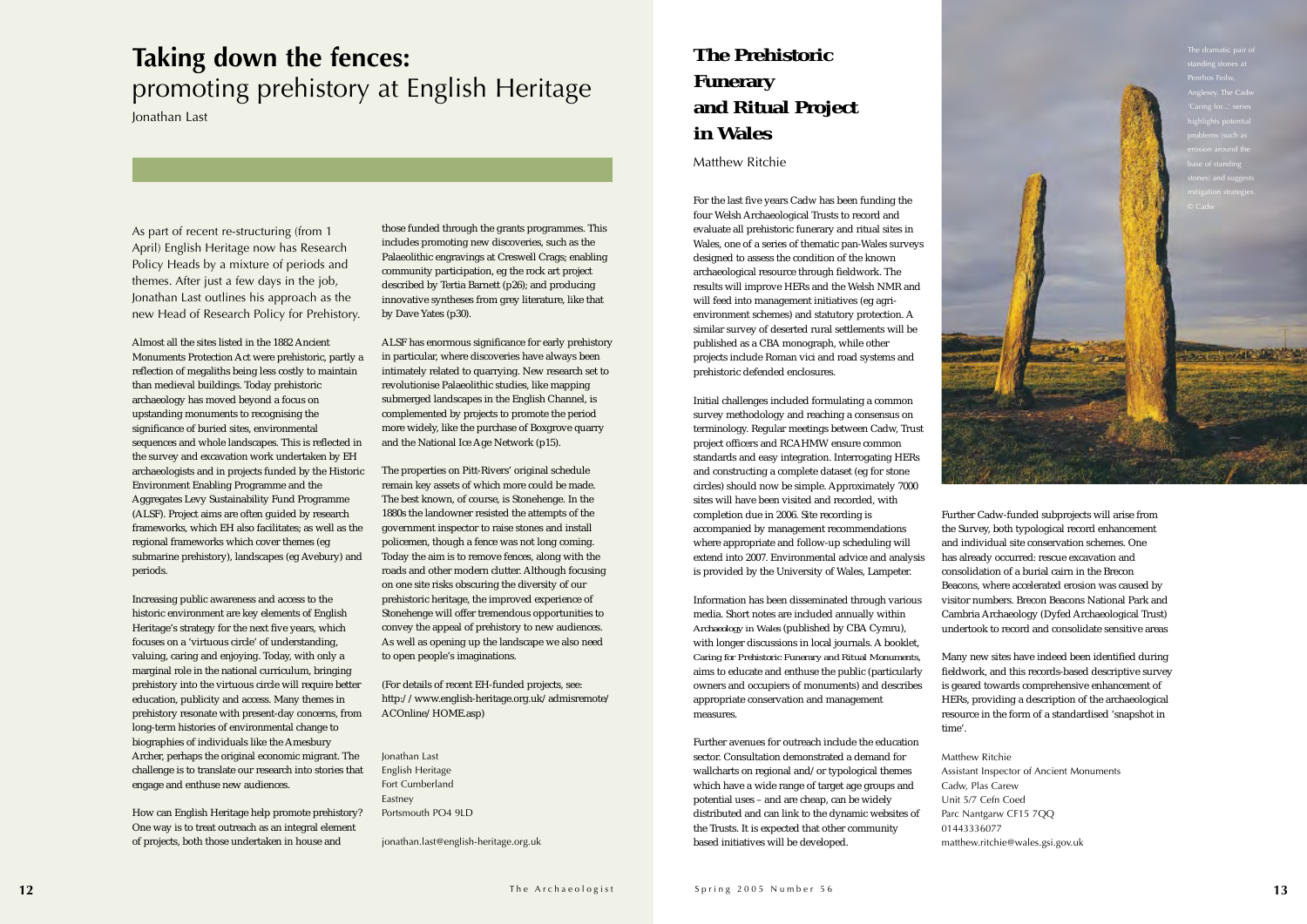that wildlife conservation and protection of the prehistoric heritage are co-dependent, but in lowlands areas, the most diverse information comes from peat bogs, relict waterchannels and alluvial deposits, and river floodplains, features attractive to environmental archaeologist, wildlife conservationists and local communities alike.Destruction of such sites, for example as part of a flood alleviation scheme, may result from their invisibility on both the HER and databases held by environmental agencies. Better collaboration therefore is essential.

The 'environment' within 'historic environment' has received much attention in areas like the Severn Estuary, Somerset Levels, East Anglian Fens and the Humber wetlands where a particular type of landscape is obvious. The West Midlands has so far benefited little from such research, but in Worcestershire there has been a concerted effort to bring palaeoenvironmental work into the core of archaeology, and look to the future for management of the resource and research.

At Wellington Quarry, near Hereford, understanding changing environments has been an important part of the archaeology, and through this alluvial landscape a picture of late Palaeolithic environment to medieval agriculture is emerging. Here peat and alluvial deposits are consistently sampled, but in locations where human activity has not been demonstrated, this type of work does still falls through the net at the planning stage. In Worcestershire alone there are miles of floodplain containing a network of abandoned channels. It is clear that this should be reflected in the Historic Environment Record in order to flag up the requirement for environmental work.

Even small peat bogs have their uses. Many are affected by flood alleviation or wetland restoration schemes which can have both good and damaging effects. Recently, such schemes have affected peat deposits of Mesolithic date at Droitwich, and of Neolithic date in the Vale of Evesham. Archaeologists, wildlife conservationists, locals and planners alike may have an interest, but all may be unaware of its existence.

Worcestershire Historic Environment and Archaeology Service is therefore working on an enhancement of the HER. The first phase is an index of all environmental remains already recorded, plus key assemblages. It is hoped that a GIS layer will be added which predicts where deposits of potential exist.

Ideally the Historic Environment, Biological and Geological centres should co-ordinate their work and engage with academic institutions to develop research. The first steps are underway, but much work is still to be done.

Elizabeth Pearson Worcestershire Historic Environment and Archaeology Service Woodbury Hall,University College Worcester Henwick Grove,Worcester WR2 6AJ lpearson@worcestershire.gov.uk

The National Ice Age Network (NIAN) currently operates from the University of Birmingham and Royal Holloway (University of London), with further centres planned at Leicester and Southampton. These regional centres will act as hubs for seminars, public lectures, artefact handling sessions, and 'Life in the Ice Age' weekends.

One key objective is to assess the Pleistocene potential of quarries and ensure aggregate extraction sites with potential for Ice Age sediments and remains are actively monitored. This Herculean task needs help from other field archaeologists, so here comes the sales pitch… many of you already

spend much of your time in or around quarries and so are ideally placed to assess their Pleistocene potential. The National Ice Age Network would like to help. We offer specialist advice on Pleistocene deposits, Palaeolithic archaeology, and the like, providing an 'Ice Age infrastructure' of knowledge

and assistance.

We'll be contacting units directly in the coming months, but in the meantime please check out the Network's website at www.iceage.org.uk, email us with any questions or comments at info@iceage.org.uk and if we can be of any assistance just let us know.

Jenni Chambers

National Ice Age Network University of Birmingham j.c.chambers@bham.ac.uk



Sands and gravels that provide a wealth of information about Holocene archaeology are remnants of Ice Age rivers and the meltwaters of retreating glaciers, and contain many clues about the lives and environments of the earliest inhabitants of Britain. The National Ice Age Network is an Aggregates Levy Sustainability Fund (ALSF) funded initiative seeking to strengthen contacts between archaeologists, geologists, Quaternary scientists and other specialists, quarry companies and the public, to create an inclusive and supportive network of those interested in the Ice Age.

While *in situ* preservation is sometimes found, eg at Boxgrove, Sussex and Lynford, Norfolk, it is more common to find secondary context evidence that is durable enough to have survived dynamic depositional regimes, such as stone tools (particularly Acheulean handaxes) and large fauna. Such assemblages dominate the British Lower and Middle Palaeolithic record and demonstrate theimportance of monitoring extraction sites. Monitoring also allows us to identify fine-grained deposits within gravel sequences, which can preserve environmental data such as molluscs, beetles, plant remains and microvertebrates. Finds such as the Whitemoor Haye rhino provide an easy means with which to grab the public's imagination, but without good relationships between quarry staff and archaeologists such discoveries would not be possible. Of equal value are the day-to-day tasks of recording sections, field walking in pits, checking reject heaps and environmental sampling.



### **WELCOME TO THE ICE AGE:***the National Ice Age Network*

Jenni Chambers

### **Palaeoenvironment, the historic environment and wildlife conservation**

Elizabeth Pearson

James Greig sampling for pollen at Wellington Quarry (Worcestershire Historic Environment and Archaeology Service)





National Ice Age Network logo. © NIAN 2005

Ice Age woolly rhino, found by quarry worker Ray Davies at Whitemoor Haye (Staffordshire). © Birmingham Archaeology

### **It is not always obvious**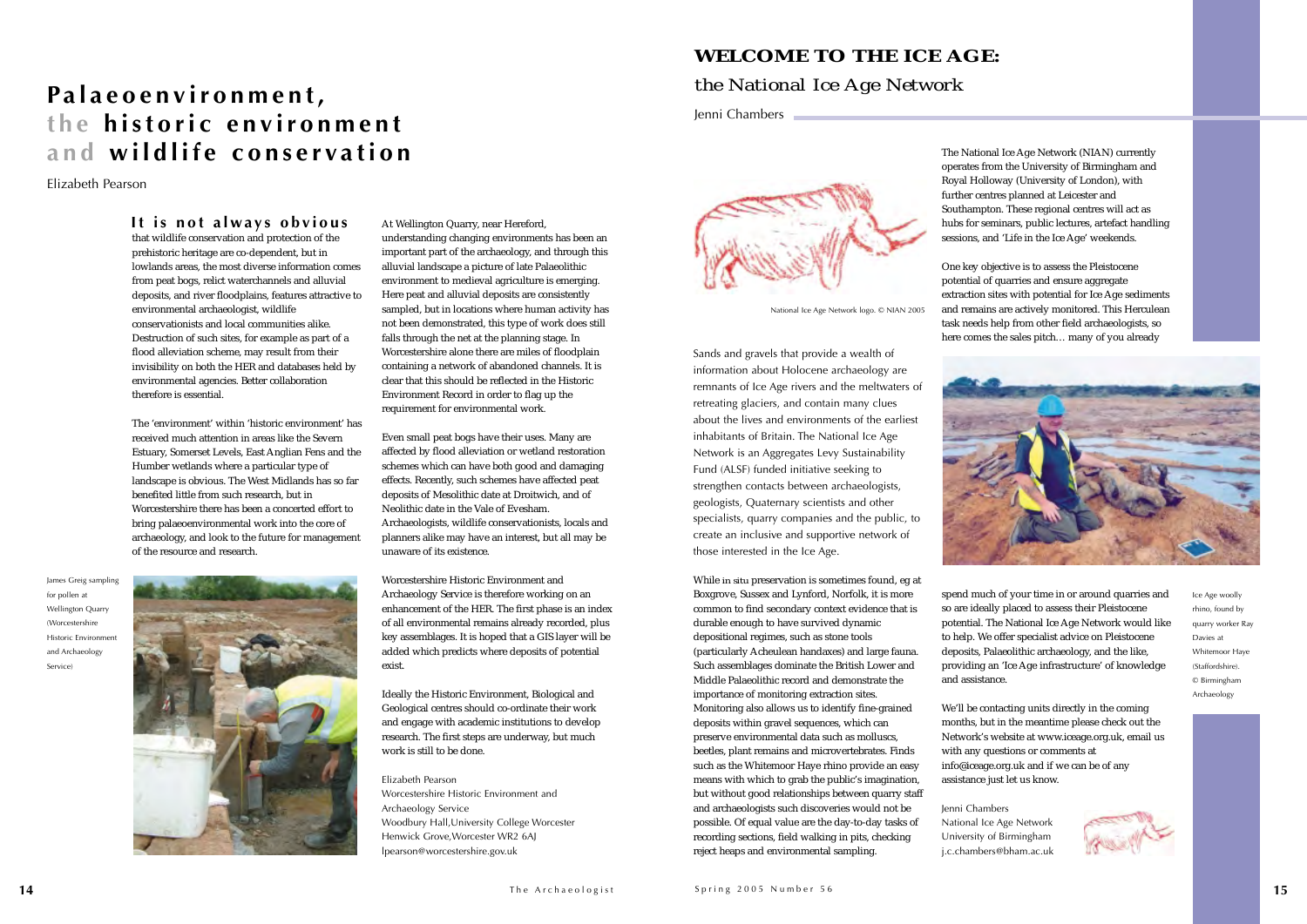*The Heart of Neolithic Orkney* was inscribed by UNESCO in 1999, its title applying to six discrete sites in West Mainland, Orkney, in the care of the Scottish Ministers through Historic Scotland.

### These include the

- chambered tomb of Maeshowe
- stone circle and henge at Stones of Stenness and nearby stone settings known as the Watch Stone and the Barnhouse Stone
- stone circle, henge, adjacent standing stone and burial mounds at the Ring of Brodgar
- settlement of Skara Brae

ICOMOS guidelines for World Heritage Sites (WHS) recommend there should be mechanisms to devise, promote and co-ordinate research programmes in the area, an important task that has been carried out in Orkney with the contribution of many people and organisations, steered by Jane Downes of Orkney College University of the Highlands and Islands.

This is the first research agenda for a WHS in Scotland and the most up-to-date overview of Orcadian archaeology. The aim is to improve understanding of Neolithic Orkney whilst attempting to cross period boundaries. The approach is to consider how people have engaged with the world about them through time, identifying gaps in present knowledge.

Specific aims are to

- define the scope of extant and desirable research in and around the WHS
- identify gaps in knowledge
- outline the potential of the area to answer research questions
- encourage inter-disciplinary research into a broad spectrum of topics within the WHS and its wider context
- encourage research which will contribute to preservation, conservation, management and interpretation issues
- encourage research with wider methodological and/or theoretical applications.

### The Agenda falls into seven parts

### Recent geophysical survey and trial excavation haveproduced evidence for dense prehistoric activity around the individualcomponents of the WHS, including a Neolithic settlement between the henges at Ring of Brodgar and Stones ofStenness (Crown copyright courtesy of HistoricScotland).

- *Part 1* **Agenda setting** Background to the Site, context, purpose and methodology of research agenda.
- *Part 2* **Resource assessment** Period-based assessment of the history of research in Orkney and summary of the current state of knowledge, highlighting gaps.
- *Part 3* **Research themes** Adopting an approach that cuts across period boundaries, ideas for future research are discussed under two strands: artefacts, monuments and cultural identity; formation and utilisation of the landscape.
- *Part 4* **Techniques** Specialists describe what will work best in Orkney and what merits more attention.
- *Part 5* **Research strategy** Each research theme is subdivided into more specific fields, and sample research topics are identified. Specific research projects, with an indication of how these might be prioritised, are incorporated.
- *Part 6* **Appendices** Supplementary information, including a summary of investigations at the WHS monuments, and archaeological fieldwork undertaken in Orkney 1945-2003. *Part 7* **Extended bibliography**.

This project was grant-aided by Historic Scotland, Orkney Islands Council and Orkney Heritage Society, with support from Orkney College UHI.

While stocks last, a free copy of this report can be requested from hs.conservation.bureau@scotland.gsi.gov.uk Tel 0131 668 8638 TCRE, Historic Scotland, Longmore House, Salisbury Place, Edinburgh, EH9 1SH, or can be downloaded from www.historic-scotland.gov.uk/orkneyresearch.

Sally M Foster Senior Inspector of Ancient Monuments Historic Scotland

### *The Heart of Neolithic Orkney: World Heritage Site research agenda*

Sally Foster

*The archaeology of Orkney is a research field of quite exceptional richness, by international as well as nationalstandards. It is well served by this refreshing appraisal.* Colin Renfrew

*This is cutting edge research. I predict that it will be used quite widely, far beyond Orkney, as a model of how such issues should be tackled.* Colin Renfrew





Visitors at Maeshowe:research will help us to better interpret and present the monuments and their surrounding landscape, informing the work of the newly established WHS Ranger Service (© Sally Foster).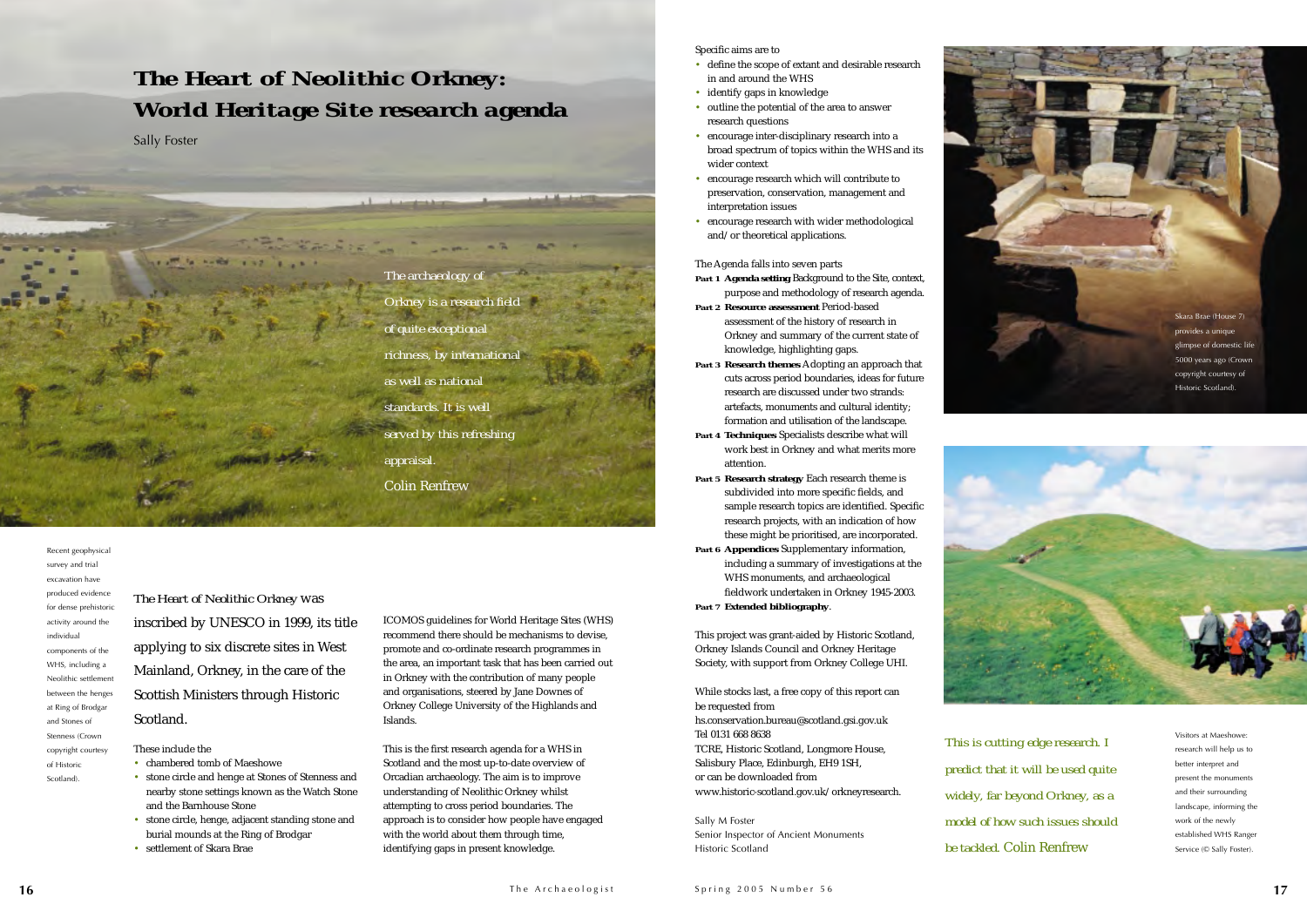



can now see that Neolithic cursuses developed in Scotland before many were built in England. On the other hand, some of the traditions that began during the Neolithic continued much longer in the north, and also in Ireland where stone circles were still being built during the Late Bronze Age.

### More settlements, different burials

Early Neolithic settlements are now being found quite plentifully overall, with many examples in Ireland and some in Scotland, though in England their remains are more ephemeral. In Northern Britain, a number of timber halls are recognised as dating to this period. Fieldwork in most regions is also identifying Neolithic burials which are not associated with the usual forms of monument. Burial in single graves, however, may have been a short lived phenomenon, and this particular way of treating the dead seems to have been reintroduced during the Beaker period. Again the evidence of monuments alone is quite deceptive, and modern excavation of large stripped areas is providing more evidence of Beaker flat graves. The distribution of Early Bronze Age burials shows fewer biases outside Wessex than before, with rich examples occurring now in areas such as Kent, the English Midlands, north-east Scotland and the east coast of Ireland. Some were associated with mounds, but others were in flat cemeteries.

### Unexpected patterns, changing field systems

During the Middle and Late Bronze Age, the increasing scale of fieldwork means that features that were often studied in isolation, such as burnt mounds, hoards and urnfields, are now being found together and associated with settlement sites. Unexpected patterns can be recognised when we look at the data as a whole. For example, there are links between the areas known for Late Bronze Age ringworks, field systems and finds of metalwork from rivers, and there may be close parallels

During a recent project to look at new evidence for prehistoric archaeology deriving from developer-funded archaeology, Richard Bradley and Tim Phillips visited all the English SMRs, the Welsh Archaeological Trusts, National Monuments Record of Scotland and many of the commercial archaeology firms in Ireland. Richard talked to unit directors and field officers and Tim made copies of selected extracts from all relevant reports – the so-called 'grey' literature. Richard is preparing an account of British and Irish prehistory which makes use of this wealth of crucial but barely digested data. After a pilot study funded by English Heritage, their work has been supported by a grant from the Arts and Humanities Research Board.

It is obvious that accounts of prehistoric archaeology are severely biased by the distribution of published fieldwork. That is being redressed by the results of contract archaeology. For example, we between some of the developments along the east coast of England and that of Ireland. In both countries there has been an increase in discoveries of Late Bronze Age settlements, and in lowland England it seems as if coaxial field systems were a feature of the Middle and Late Bronze Age landscapes and then went out of use during the Early Iron Age. Few examples were then created until the late pre-Roman period, and in between these phases other kinds of land boundaries, such as pit alignments, were apparently more important.

### The Iron Age and regionality

In fact less is known about the Iron Age than is generally believed for, like Ireland, large parts of Britain were aceramic. The use of storage pits for human burials has been discussed in recent years, but it is actually a regional phenomenon which occurs on both sides of the English Channel. Hill forts, too, may be an impressive but peripheral phenomenon compared with the rich open settlements of eastern England. Recent work is showing that some of the largest forts in Ireland were actually built during the Bronze Age and the same may be true in Scotland. The geography of prehistoric settlement is changing radically.

Data from a decade of developer-funded work is set to revolutionise the study of prehistory, and there is no doubt that the same will apply to later periods, too. We can now prove that good and useful work is being done: the challenge now is to make it more readily accessible to ensure that it is put to good use.

Richard Bradley University of Reading r.j.bradley@reading.ac.uk

### Going grey: prehistory and the potential of grey literature

Richard Bradley

Excavation plan of the early Neolithic Hall at Claish, Stirling (published in Barclay, GJ, Brophy, K & Macgregor, G 2002 *Claish, Stirling: an early Neolithic structure in its context*, Proc Soc Antiq Scot 132)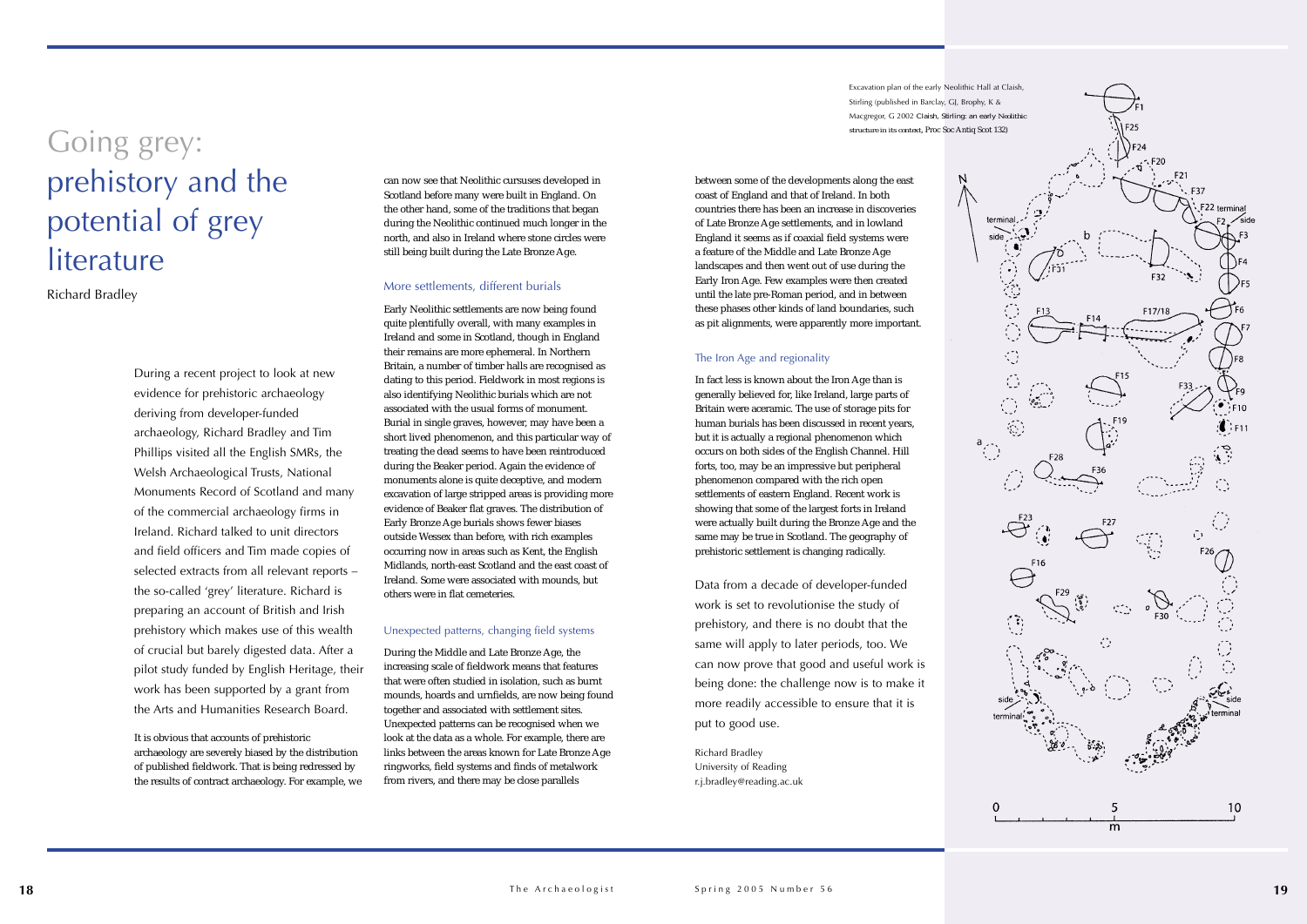

It has become a truism that archaeologists now study landscapes rather than sites, and perhaps in the Iron Age this change of emphasis has moved furthest. Opportunities for excavation ahead of large scale developments has given us an appreciation of just how crowded the landscape had become by this time. One example is the A43 road scheme between Towcester (Northamptonshire) and the M40 in Oxfordshire.

Three quite separate middle Iron Age sites turned up in a space of 500m within the road corridor south of Towcester. Each had a different form, and possibly they were elements of the same settlement, each with distinct social and economic orientations. Silverstone Fields Farm had two roundhouses, many storage pits and a small ditched enclosure, apparently encircled by a fence. This contrasted with Silverstone 2, 150m down the slope, which was a large enclosure with just one house within the excavated area, and few pits. Silverstone 3 was an agglomerated settlement of unenclosed houses and small enclosures, not bounded overall. The site included a deep-ditched enclosure similar to Northamptonshire 'defended enclosures' of this period.

Finds and environmental samples show subtle differences suggesting different economic emphases. Spelt wheat was the predominant cereal at



A penannular ditch with an eastern entrance had been re-dug as many as six times, on each occasion encircling a larger area and gradually being terraced into the side of the knoll, until it enclosed an area 20m in diameter. A large tree within the enclosed area may have been the focus of this structure. The central area contained pits and postholes cut through the Iron Age land surface. Two roundhouses were apparently constructed in the local mass-wall tradition of turf-built walls. Close by were large deep storage pits that had ended their useful lives as rubbish dumps, some with evidence for episodes of feasting.

One pit contained a near complete example of a highly unusual clay oven, deliberately dumped and directly associated with a saddle quern and an iron 'involuted' brooch. The oven has an integral plate or shelf, which has a large central aperture and an outer ring of small air holes. Comparable fragmentary examples have been found at Danebury and Gussage All Saints. Pottery from the site suggests it was occupied between the middle and late Iron Age. Both saddle and rotary quern stones were recovered. There were also flint tools and waste flakes, a single sherd of Neolithic Impressed ware and one Bronze Age sherd from earlier landuse.

Although many of the features excavated are consistent with those on other sites in Warwickshire, some are atypical. Warwickshire sites generally produce rather impoverished assemblages indicative of low-level material wealth. Was this sitewas a residence of a community with unusual status, or a sacred spot?

Stuart PalmerWarwickshire Museum Archaeology Projects Group

### NEW IRON AGE FINDS FROM WARWICKSHIRE

Stuart Palmer

Silverstone Fields Farm, where there was evidence of grain processing, whereas barley was more common at Silverstone 2. This may be related to use of barley as fodder, indicating a greater pastoral component. Here the preponderance of cattle contrasted with the dominance of sheep at Silverstone Fields Farm. Were sheep linked to arable cultivation in the sort of symbiotic relationship suggested for some Wessex sites? Silverstone 3 showed an intermediate position and there are suggestions the site started earlier and split into its arable and pastoral components later on.

Human remains were found at Silverstone Fields Farm. These comprised five infants buried at intervals within the ditch of the small enclosure. Ritual events of this nature may have served as a means of social integration for these sites and the surrounding area.

Andy Mudd Northamptonshire Archaeology amudd@northamptonshire.gov.uk

Silverstone Fields Farm –work in progress © Northamptonshire Archaeology

Excavations by Warwickshire Museum Archaeology Projects Group in advance of a new traffic island at Ryton-on-Dunsmore, Warwickshire have revealed an Iron Age settlement with unusual, possibly religious, features.



Dump of oven fragments: the integral plate is in the foreground (photo Warwickshire Museum)



Iron Age pottery and prehistoric flint tools (photo Warwickshire Museum)



Three middle Iron Age sites lying in the path of the new road.Areas outside theroad corridor have been plotted from geophysical surveys. © Northamptonshire Archaeology

# *3* **Three Iron Age farms in Northamptonshire,** *or is it one?*

Andy Mudd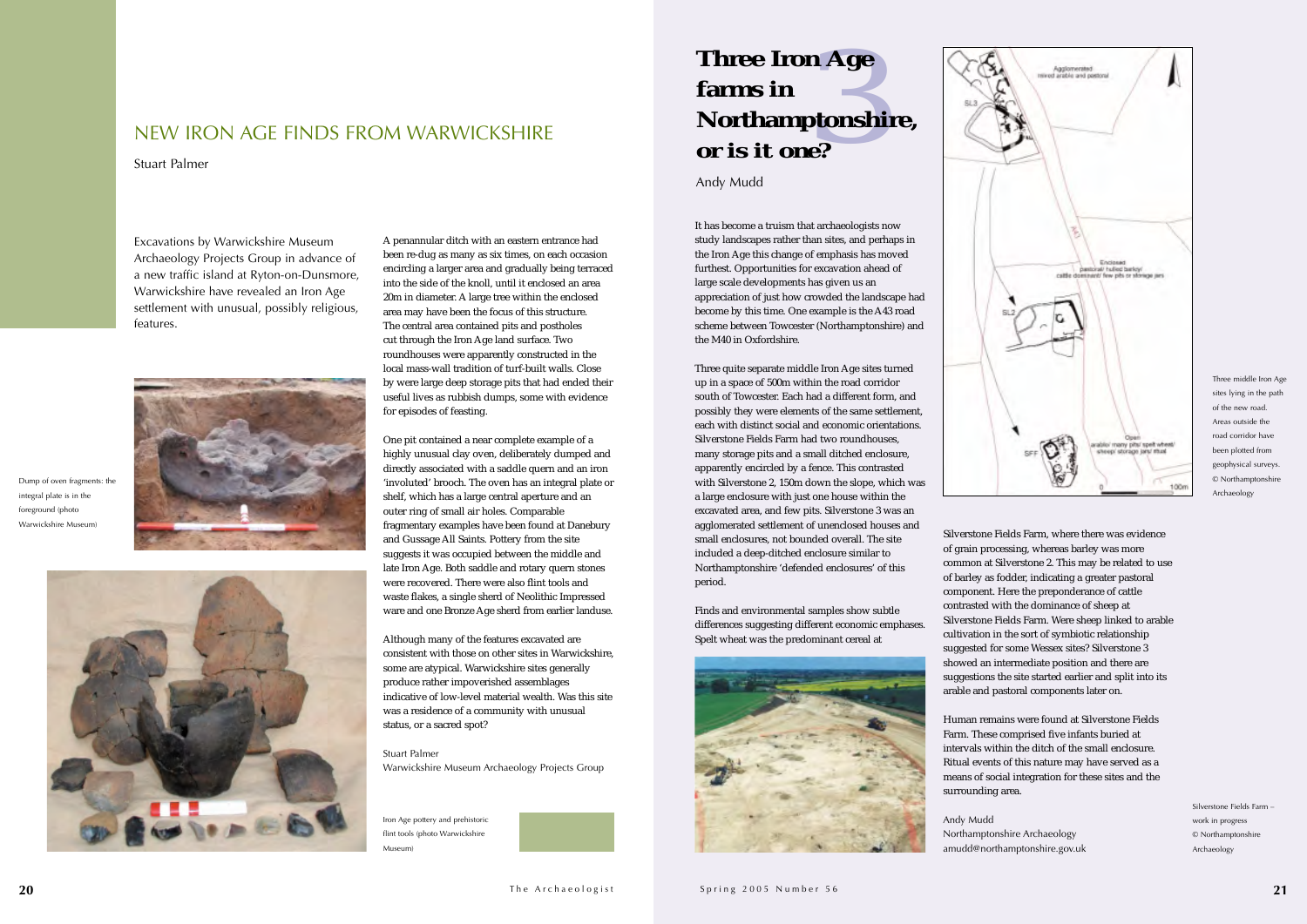and intellectual endeavour. Located in such achallenging landscape, the site allows us to rethink concepts such as remoteness, peripherality and mobility.

### **BUILDINGS OF THE FOURTH MILLENNIUM BC**

Recent investigations on the Crathes Castle Estate in lower Deeside shed light on changing lifeways in the late fifth/early fourth millennium BC. In 1976, aerial photography revealed extensive cropmarks on river terraces, including a pit alignment and a rectangular structure with rounded ends, some 9m by 20m. Although sitting directly across the river from the Early Neolithic timber building of similar scale at Balbridie, the Crathes structure was more aligned with subrectangular cropmarks thought to be early medieval. NTS trial excavations in 2004 have transformed the picture, revealing that the building (of Deeside oak) burned down between 3650 and 3950 cal BC, and that the pit alignment dates to the same period.

### **CROPMARK REASSESSMENT**

The implications are considerable: the proximity of two such rare buildings and another major contemporary monument presents an unparalleled opportunity to explore new frameworks for living as they develop in northeastern Scotland. Similarly, the need to reassess our assumptions of what Early Historic and Early Neolithic cropmarks actually look like is now pressing. Further exploration of the cropmark complex at Crathes may shed light on the relationship between massive timber buildings and more ephemeral features associated with Early Neolithic Scotland.

### **DECORATIVE BIRCHWOOD AND GRAINS OFWHEAT**

Material evidence from the Crathes building is of high quality: fragments of carbonised turned birch wood, some with carved decoration, are an incredibly rare survival which complements the fine ceramic assemblage. The cereals recovered include bread wheat – extremely unusual in the Scottish Neolithic but paralleled at Balbridie – and a grain of spelt, which until now has not been recognised in Scotland before the first millennium BC. One grain does not make a community supping bowls of *zuppa di farro*, but it strengthens the argument that what is happening at these large structures is something out of the ordinary.

The River Dee rises in the heart of the Cairngorms, meandering through its broad valley for some 130km before flowing into the North Sea. Peppered with medieval strongholds, the valley is famous for its salmon, its light soils and its oak-woods, from which cathedral roofs and great sailing vessels were built. But the importance of the Dee stretches much further back. Recent discoveries on land held by the National Trust for Scotland (NTS) are confirming that the earliest prehistory of Deeside really is rather special.

### **MESOLITHIC IN THE MOUNTAINS**

Mesolithic sites have often been found along the Dee, from a shell midden at its mouth to a lithic scatter 60km upstream. Occupation/activity sites cluster on the gravel terraces, but this pattern is probably due more to the difficulties of identifying sites under the peat than to the seasonal and social cycles in early prehistory. It is only very recently that occupation in mountainous areas has been recognised, an unexpected result of a historic landscape project established by the NTS at Ben Lawers, in central Scotland. And in 2003, close to the headwaters of the Dee, a scatter of worked flint and quartz was discovered as the result of footpath repair works on the NTS's Mar Lodge Estate.

### **PRESERVATION UNDER PEAT**

Sample assemblages of lithics from the riverside and from pockets in the riverbank where the site (or sites) is eroding out from under the peat has shown that the artefacts are largely *in situ*, and that tool making, use and repair all occurred here. A paucity of flint cores and primary flakes suggests initial knapping was taking place elsewhere. Much of the flint is burnt, and charcoal is eroding out of the riverbank, a hint of remains of human activity preserved beneath the peat.

An early prehistoric human presence among the mountain passes of the Cairngorms is extremely exciting, offering much greater understanding of the complex relationships between human communities and their multiple landscapes – landscapes physical and symbolic, of geography, time, distance, social

*Thanks are due to Historic Scotland, Aberdeenshire Council and the Prehistoric Society, who have variously helped NTS to fund these research projects.*

The National Trust for ScotlandNorth East Regional Office The Stables, Castle Fraser, Aberdeenshire AB51 7LD Tel: (0)1330-830214

Shannon Fraser Sauchen, Inverurie sfraser@nts.org.uk

**A VERY SPECIAL PLACE: EARLY PREHISTORY IN THE DEE VALLEY, NORTHEASTSCOTLAND**

Shannon Fraser

The Chest of Dee, high in the Cairngorm Mountains: the newly discovered mesolithic site lies nearby. (Photograph: NTS)



Footpath works undertaken by the NTS: the lithic scatter, sealed under peat, was discovered during this type of operation. (Photograph: NTS)

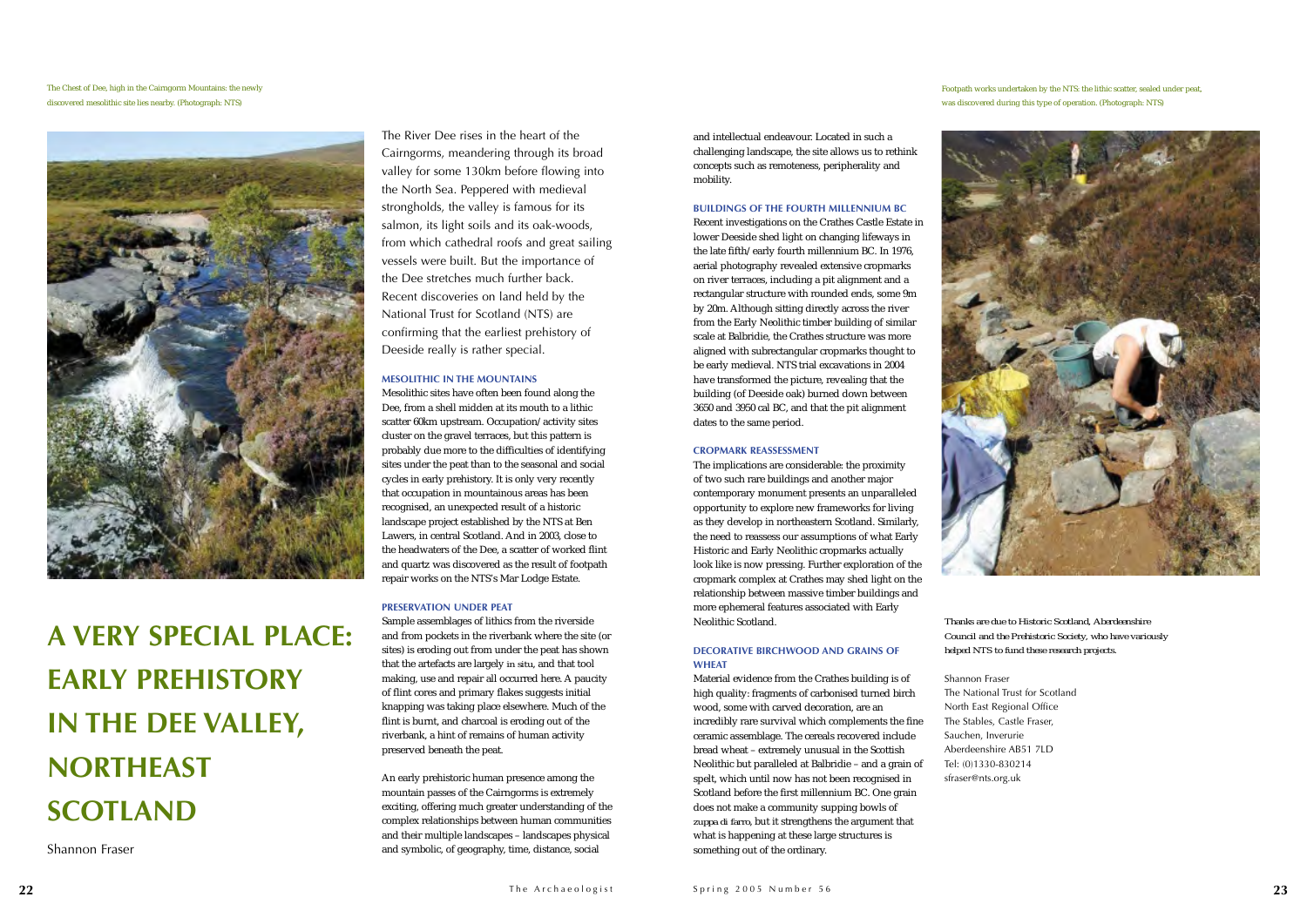### *Poverty of artefacts*

The interior of the building was also modified; the original subrectangular plan was altered to oval, and subdivided by compartments lining the walls and surrounding a central floor area which contained a large hearth. The range of artefacts recovered from inside the building was extremely limited, comprising no more than a few sherds of pottery and worked bone objects, including a composite double sided comb, a spindle whorl, two bone pins and a weaving sword with carved decoration, even though preservation conditions were good. The lack of items such as quern stones and the very low numbers of stone tools stand in stark contrast to the usually rich and prolific nature of Orcadian settlement sites.

### *Burials within walls*

Outwith the central building, excavation on the northern slopes of the mound has revealed a complex sequence of buildings and burials, including incorporation of articulated human remains into the fabric of buildings during construction. The deposits here postdate construction of the central monumental, building.

Well over a hundred burials have been uncovered at the Knowe of Skea, approximately 60% of them neonates or children. Two adult burials have so far been radiocarbon dated: one

providing a date range of between cal AD130-410, the second between cal AD30 and 240 Samples have been collected for both isotope and DNA analysis and it is hoped there will be funding to undertake a full suite of forensic investigations.



The burials had been interred successively within rubble overlying earlier buildings, and sealed by later buildings. With each new interment, some of the preceding burials had been disturbed. One of the earliest had been placed within a stone cist and was well preserved, but no sign of any kind of setting has been found with other burials. Most of the bodies had been placed on one side with the legs flexed towards the chest.

### *Animal burials*

Some animal burials have also been recovered. Onein particular, of a cow, was immediately beneath the foundations of one small building. This was divided into two cells, the largest of which contained a central hearth, and it was here that evidence of metalworking waste and a pin mould were found.

Work on the site was a result of a survey of coastal erosion, was commissioned by Orkney Archaeological Trust and funded by Historic Scotland and Orkney Islands Council.

Hazel Moore and Graeme WilsonEASE Archaeology Unit 8, Abbeymount Techbase 2 Easter RoadEdinburgh EH7 5AN

### *The eroding sea*

The Knowe of Skea is a large mound on the highest point of a small tidal islet at the end of the Berst Ness promontory, a prominent feature in the landscape. Smaller mounds on the promontory are thought to be earlier prehistoric funerary monuments. The site lies exposed to the Atlantic Ocean and is being eroded by the sea; during stormy winter weather it is frequently inundated, and archaeological deposits containing pottery, shell and bone are visible in sea-cut exposures.

### *Masonry building*

The earliest building so far identified is at the centre of the mound. In its earliest form, it was subrectangular, with free-standing drystone walls of exceptionally fine masonry. There are currently no absolute dates available for its inception and very few artefacts were recovered from the earliest phases. It seems unlikely that this building was used for settlement either at this or any later period. It was in use over a long period of time and slowly evolved in size and shape before going out of use at some time after the seventh or eighth centuries AD.

Over its lifetime, this building was repaired and altered on numerous occasions. The original free standing walls appear to have been somewhat unstable and were thickened with extra skins of masonry added outside on at least three occasions. This created a more monumental facade, which in its final form would have appeared like a substantial round house or broch, especially when viewed from afar.

### *Passage added*

With the final skin of walling, an unusual passagetype feature was constructed, leading from the exterior of the building into a small chamber within the thickness of the wall. It did not give access into the interior of the building. This passage was very narrow and steep and would have been difficult to move along, suggesting it was not in regular use and was possibly of a symbolic or specialised nature.

### *Iron Age buildings, burials and metal-working at Knowe of Skea Ness, Orkney*

Hazel Moore and Graeme Wilson



Burial at Skea Ness, under excavation. Photograph: EASE Archaeology

Building divided into cells, one with evidence of metalworking. Photograph: EASE Archaeology

An Iron Age combined funerary and metalworking complex being excavated by EASE Archaeology at the Knowe of Skea, an eroding site on the Island of Westray in Orkney, offers the rare potential to investigate both funerary practice and the demographics of an Iron Age population.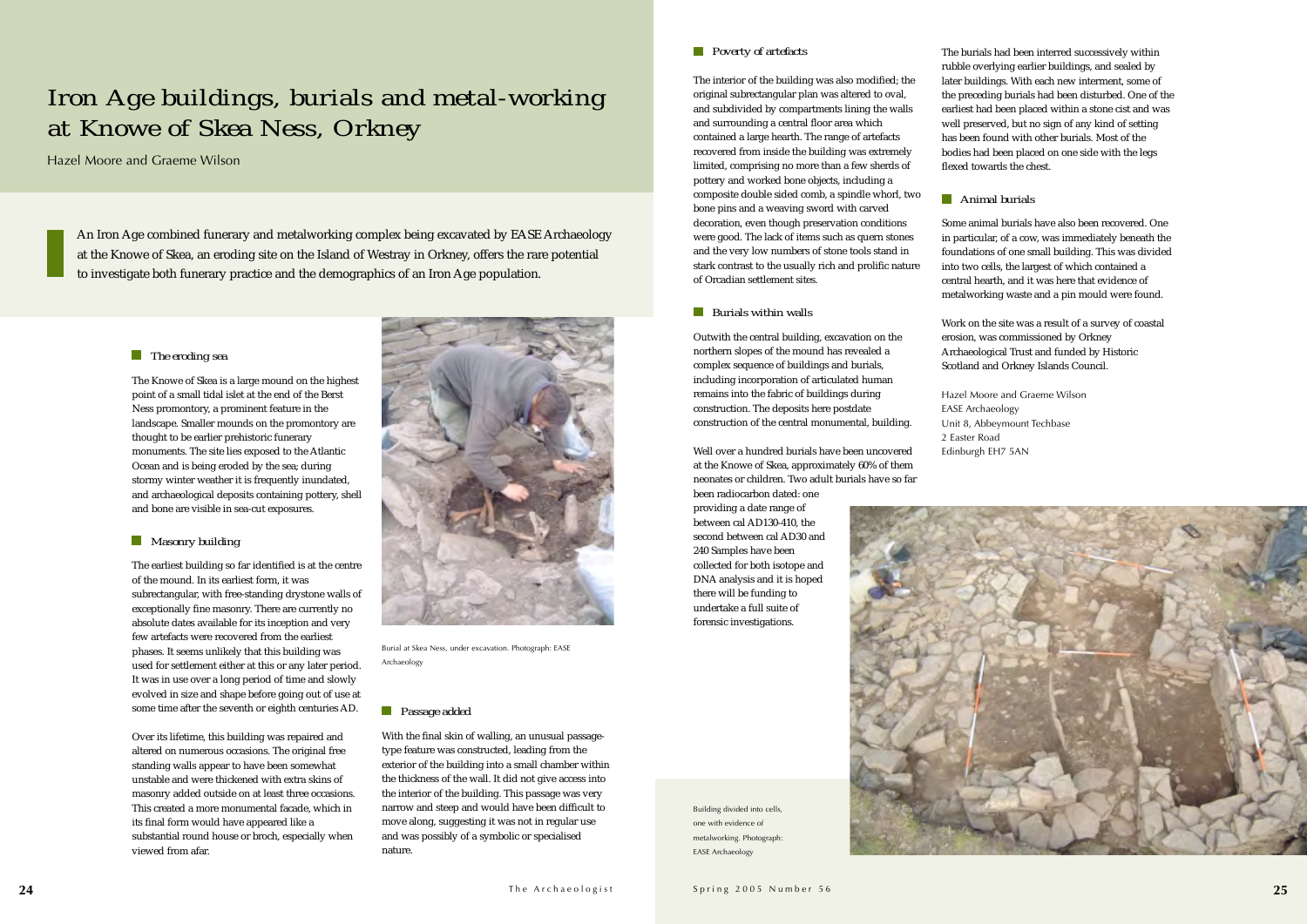Although several thousand engraved panels of prehistoric rock art have been documented, principally in northern England, Scotland and Ireland, research and public awareness are still limited compared with other parts of the world. We have no clear understanding of its original purpose, negligible educational material and limited guidance on how it should be treated. More significantly, we lack an archive on which to base our research and to inform conservation and management programmes. This has serious implications for the growing numbers of sites threatened by neglect or bad practice.

The Rock Art Pilot Project (RAPP) commissioned by English Heritage in 1999 stated that urgent action was needed. The Rock Art Management, Access, Study, and Education Strategy (RAMASES) was developed, with six interrelated strands: recording; global context; conservation and management; investigations; access initiatives. Five themes running through each strand are knowledge creation; public participation; partnerships; widening access; global relevance.

### National rock art archive

New approaches to data capture, conservation and interpretation of rock art are being explored. In particular we are experimenting with 3D techniques such as laser scanning, remote sensing and photogrammetry, a unique opportunity to apply state-of-the-art technology to a neglected area where physical context and 3dimensionality are crucial. Later on local people will organise exhibitions, demonstrations and interactive events to engage a wider audience.<br>At the end of the project, we will produce

Recording all engravings and establishing a comprehensive archive is essential for future programmes. However, systematic recording and monitoring of thousands of scattered sites demands substantial manpower and expertise, so Northumberland and Durham County Councils have enrolled the local community to help. The project, funded by English Heritage, will run until September 2006. The volunteers will use a standardised methodology which will be entirely non-intrusive, and a specially designed database, the foundations of a new national rock art archive that will be accessible via an interactive website. This will provide a fantastic resource for research, conservation, management and education, and will raise awareness of British rock art at home and abroad.

### Core fieldworkers from the community

The response from the local community has been overwhelming. Fifty volunteers were selected as core fieldworkers, with a further 40 for data entry, archive sorting, publicity, education and awareness-





raising. Five fieldwork teams have been operating autonomously in Northumberland and Co Durham since January 2005, the first few months a trial period during which survey and recording techniques, equipment, the communication strategy and data quality were monitored and refined. These core fieldworkers will play key roles throughout the project and will pass on training to new recruits and visiting groups.

### Capture in 3D

recommendations for future rock art programmes across other regions, recommendations which will have been partly shaped by a cross section of the local community. This involvement will enrich both the process and the outcome and provide a sustainable framework for the future of British rock art.

Tertia Barnett Rock Art Project Officer Northumberland and Durham County Councils tbarnett@northumberland.gov.uk



### A community approach to prehistoric rock art

Tertia Barnett

(left) English Heritage surveyors train volunteers in landscape survey techniques in Northumberland.Photograph: Tertia Barnett

(far left) The volunteers have remained enthusiasticthroughout the training and fieldwork programmes despite the weather. Photograph: Tertia Barnett



Prehistoric rock art at its most impressive. Conditions for seeing it are not always good, and many sites are difficult to get to. The project is exploring new ways of capturing and presenting the engravings and their physical setting in order to raise awareness and appreciation. Photograph: Tertia Barnett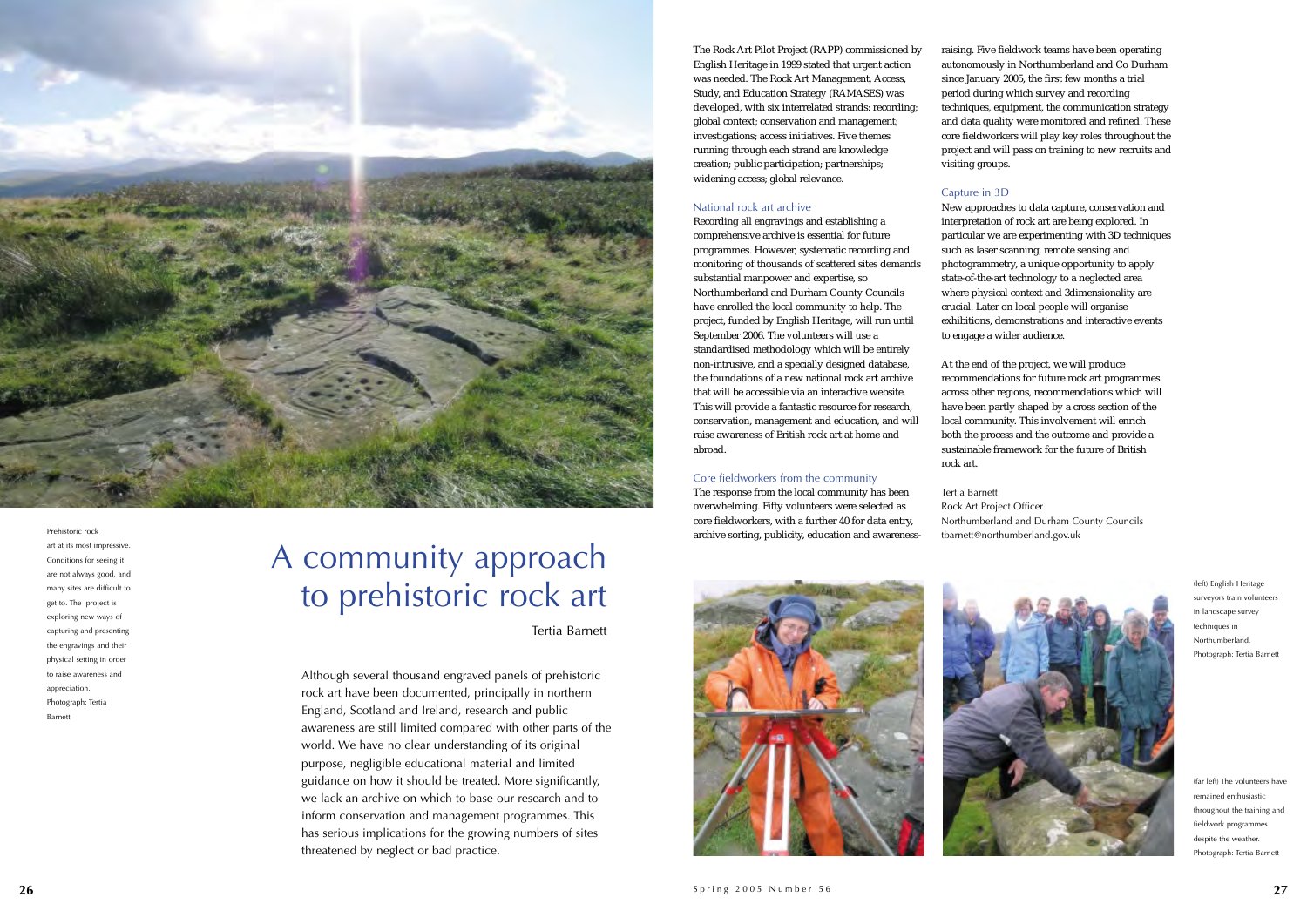Shetland's prehistory has long been overshadowed Orkney, which is easier to get to and where sites are monumental in character. But, as the last ten years have demonstrated, lack of modern farming in a rural landscape, where upland sheep subsidies starts at sea level, means Shetland's prehistoric archaeology is second to none. Late Neolithic/Early Bronze Age landscapes can be traced for miles across the scattald (hill grazings) interspersed with unexcavated visible houses and field boundaries.

In recent years Shetland Amenity Trust has set the agenda for change and facilitated new research. This has been carried out by EASE (Environmental and Archaeological Services, Edinburgh) and the University of Bradford, with valuable input from other academic institutions, (Stirling, Oxford, Aberdeen, Glasgow).

### **Improving soils in prehistory**

Excellent survival makes Shetland the obvious place to unravel prehistoric agriculture. The University of Stirling has demonstrated how soil management was a vital component of Shetland's prehistoric economy. Plaggen soils were first located in Bronze Age South Nesting, and subsequent work has taken the study of land management through soil improvement both backwards and forwards in time. This work is still in progress.

### **Burnt mounds**

Another focus of study has been burnt mounds. These are generally visible as mounds of 1 metre or more, comprising fist sized, heated shattered stone arranged in a crescent around a central trough of stone slabs. EASE has excavated two: Tangwick, North Mainland and Cruester, Bressay. Both mounds overlay industrial looking cells which contained pottery. These underlying structures had previously been hinted at in excavations of the 1970s at the Ness of Sound, Lerwick and Griesta, Tingwall and during work by Bradford University at Trowie Loch, Nesting. The pottery appears to be high quality tableware, and includes a cauldron with a bossed rim and another with skeuomorphic seams. Your average Bronze Age pottery it is not. Now we can see the Bronze Age landscapes furnished with houses and fields, we know that the burnt mounds are not where people are living, but are perhaps where they bathed, feasted or engaged in something smelly (eg tanning).

Coastal erosion is a major threat to Shetland's prehistory. Bayanne, Yell was one such site. Excavation by EASE has demonstrated the full sequence of evolution of architectural forms, from Late Neolithic to the Middle Iron Age, with abundant stone tools, worked bone and middens. The middens had specialised purposes: the abundant steatite was dumped in one place, shell and bone in another.

### **Brochs and smithies**

At Burland, Trondra, an ancillary building to a broch (situated on an offshore holm) was a dedicated smithy used for both smelting and casting. Added to recent evidence emerging from Old Scatness, a good case can now be made for the brochs controlling metal work. Shetland's mineral wealth may have been its greatest asset in prehistory.

Shetland's Flagship Project has been Old Scatness, an innovative partnership between Shetland Amenity Trust and the University of Bradford. Commenced in 1995 to examine a broch in its economic and environmental setting, it has surpassed our wildest imaginings. The broch is

surrounded by a village in which the average building still survives 2m high. The sequence of buildings has been the subject of an integrated dating programme (C14, archaeomagnetic and optically stimulated luminescence and stratigraphic information). This vast suite of dates has given us an absolute chronology for the Iron Age/Pictish periods through to the coming of the Vikings. It has enabled us to make sense of the piered and aisled roundhouse tradition of the Western Isles' wheelhouses and how it relates to the later wheelhouse tradition (c. 650AD) identified by Hamilton at nearby Jarlshof (in Shetland we have no Romans, so prehistory lasts until around AD850).

### **Wealth and exotica**

A sieving programme is picking up small fragments of artefacts and exotica. Evidence of wealth runs from the broch period to the Late Iron Age. Metal working includes pins and brooches in copper alloy and silver; beef cattle have been butchered with heavy iron cleavers yet to be found in the archaeological record. A Pictish bear carving is an accomplished piece of art.

Not only has the archaeology been outstanding but public understanding and ownership of the work has been important. Hence we are facing the challenge of consolidating the excavated site. At many sites reinterpretation is complicated by problems of understanding what is original, so we not only record the buildings as found, but every intervention, right down to every pinning we insert, and our work is entirely reversible.

### **Christian babies**

New light was shed on early Christianity when Glasgow University excavated at St Ninians Isle, primarily to discover what was left after excavations in the 1950s. Immediately south of the long cist were burials of five babies aligned east/west, with a Christian cross at their heads. Each was overlaid by a small empty cist. Perhaps newly converted Shetlanders were hedging their bets.

With projects on the drawing board and research agenda constantly evolving, Shetland's archaeology is coming of age.

I'd like to thank Hazel Moore, EASE and Steve Dockrill, University of Bradford for mulling these thoughts over with me.

Val Turner





Regional Archaeologist, Shetland Shetland Amenity Trust Garthspool, Lerwick Shetland ZE1 ONY01595 694688 Val@shetlandamenity.org

### **NORTHERN LIGHTS: Shetland's prehistory** Val Turner

Pictish engraving of a bear © ShetlandAmenity Trust



Wheelhouse at Old Scatness prior to consolidation © Shetland Amenity Trust





Dominic Echlin ofElliott and Company conservationengineers assessing the consolidation plans © Shetland Amenity Trust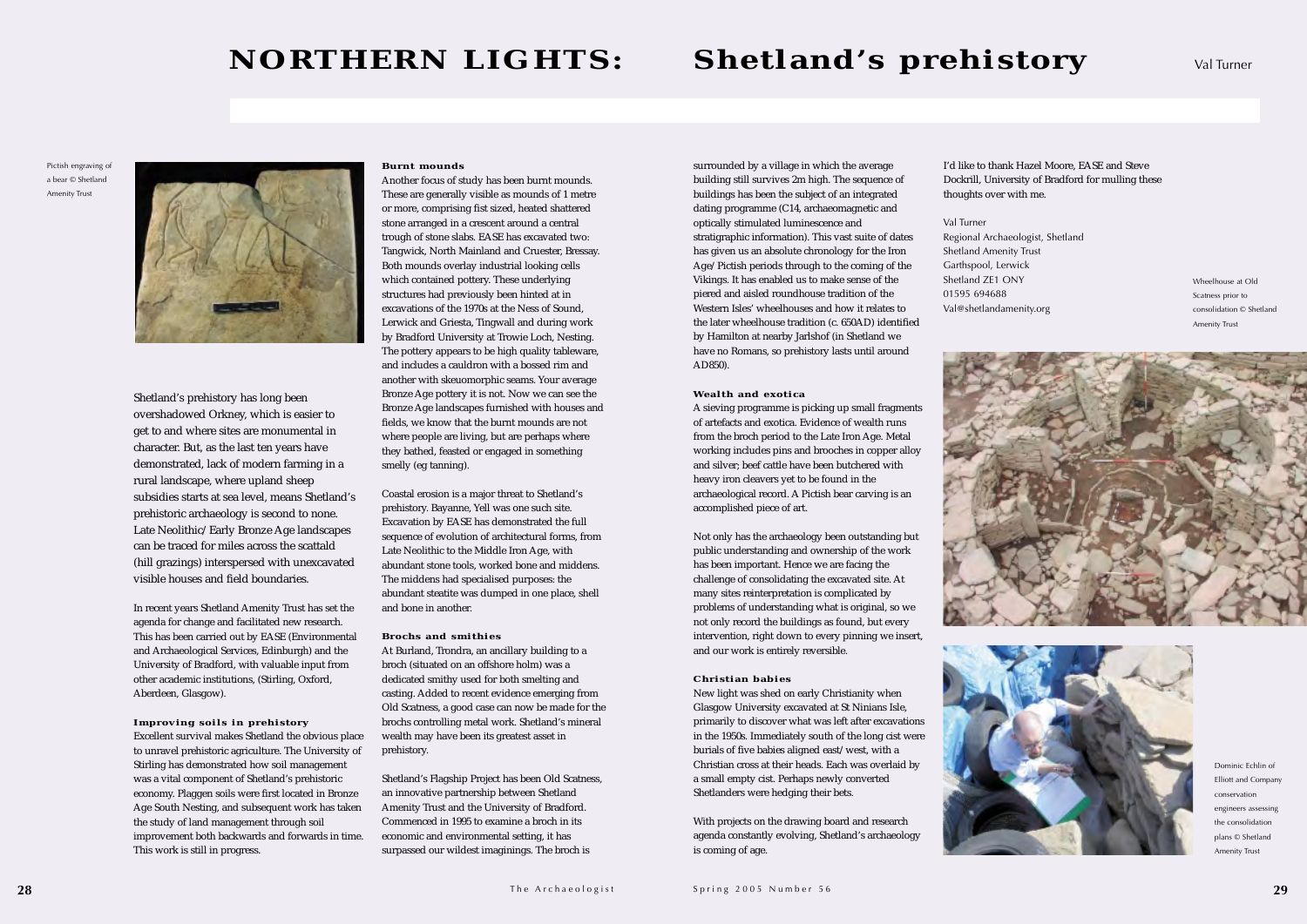

world of farming lie scattered in the fields. For example, waterholes not only provide environmental evidence but may contain special deposits including metalwork, animal bones, human remains and token cremations. These features may have the same symbolic significance as storage pits in the Iron Age.

There are also indications of spiritual replenishment in these enclosed farmlands. Work in Cornwall and Cambridgeshire suggests that field shrines were incorporated and the discovery of human bones within manure matrices suggests a special emphasis

As Richard Bradley describes on page 18, the advent of developer funded projects, especially those involving large area excavation, has changed our understanding of many aspects of prehistoric Britain. One outstanding example is the major phase of economic expansion that occurred in Southern England during the second and early first millennium BC, accompanied by a fundamental shift in regional power and wealth towards the eastern lowlands. Until recently we were largely ignorant of the farming practices associated with these dramatic changes, but now archaeologists have cut innumerable ditch sections, planned and projected miles of boundaries and bagged countless bulk samples tackling the largest form of monumental construction in prehistoric Britain: Bronze Age field systems.

### **LARGE SCALE ANIMAL HUSBANDRY**

In specific zones of Southern Britain, unwary project managers are only too painfully aware (financially) of the complexity of the Bronze Age landscape they might encounter. In a research project, funded by English Heritage, all the evidence of droveways, enclosures, coaxial and aggregate field systems throughout England has been pieced together. This synthesis draws on the substantial body of grey literature generated by field personnel. It reveals a scale of regimented prehistoric landscaping without parallel to date in Europe. The research confirms the sophistication and importance of large-scale animal husbandry (first flagged up by Francis Pryor in his pioneering Fenland research) and shows that Middle and Late Bronze Age field systems are mostly confined to a region south of a line between the Bristol Channel and the Wash. Not only are they confined to Southern England, especially the South East; their occurrence is restricted to particular enclaves in this area. This is less true of earthworksites than of the lowland field systems discovered in excavation. The systems are commonly found on the coast, along estuaries or beside major rivers and their tributaries, locations where people were well placed to participate in long distance exchange, but were vulnerable when social networks collapsed as the Bronze Age came to a close. Some of these regions seem to have been used so intensively that Bronze Age land divisions extend into adjacent

areas with heavier, less productive soils.

They are found along the Thames, its estuary and major tributaries. The Fenland was also important at this time, although it is clear that the field systems are associated with the lower reaches of the major feeder rivers (Welland, Nene, Great Ouse, Cam, Lark, and Little Ouse) rather than the wetland itself. They also occur along the North Sea and English Channel coasts, including farming settlements on the fertile loess of the Sussex coastal plain, another region already known for its deposits of metalwork.

### **CONSPICUOUS PRODUCTION**

In certain cases it seems that Middle Bronze Age field systems went out of use in the Late Bronze Age and that some Late Bronze Age systems were established in different positions from their predecessors. There is little evidence that they were used or maintained far into the Early Iron Age. More importantly, there is little to suggest that similar land divisions were newly established during the Early Iron Age. In lowland England the creation of 'Celtic fields' may have lapsed for several hundred years. The field systems may represent a form of conspicuous production, an intensification of agrarian endeavour best understood in relation to the maintenance and promotion of hierarchical social systems involved in exchange with their counterparts across the English Channel.

### **SPIRITUAL REPLENISHMENT**

Before the advent of commercial excavation therewere less than half a dozen known excavated lowland Bronze Age field systems in Southern Britain. Now there are already more than 300. Their detection (and confirmation of zones of absence) is one of the great achievements of developer funding. Two major challenges, however, have emerged. First what is the best way to preserve (by record or scheduling) such monumental constructions? Secondly comes the realisation that such formally gridded terrains are immensely complex in construction conventions, social meaning, phasing and incorporation of ritualised practices. Many answers as to how people engaged in the new





Snow covered coaxial fields at Brisley Farm, near Ashford in Kent. Late Bronze Age paddocks and boundaries covered some of the worst clay soils imaginable. Reconstruction painting by Casper Johnson

> Late Bronze Age ringwork at South Hornchurch, Essex. The gridded land slants away across a flat tract of cultivated fields, stockpens and trodden earth. Corralled overnight the livestock await the next drive to distant lands where they will be separated, exchanged and sorted again. Reconstruction painting by Casper Johnson.

on soil enrichment - possibly signalling the continued participation of the dead. Unlocking the intricacies of such potentially large-scale 'sites' requires development of new strategies and sampling methodologies.

*Land, Power and Prestige* (David Yates) covering all the research findings will shortly be published by



Oxbow Books.

Dave Yates Department of Archaeology University of Reading



### **BRONZE AGE LOWLAND FIELD SYSTEMS in Southern England**

### Dave Yates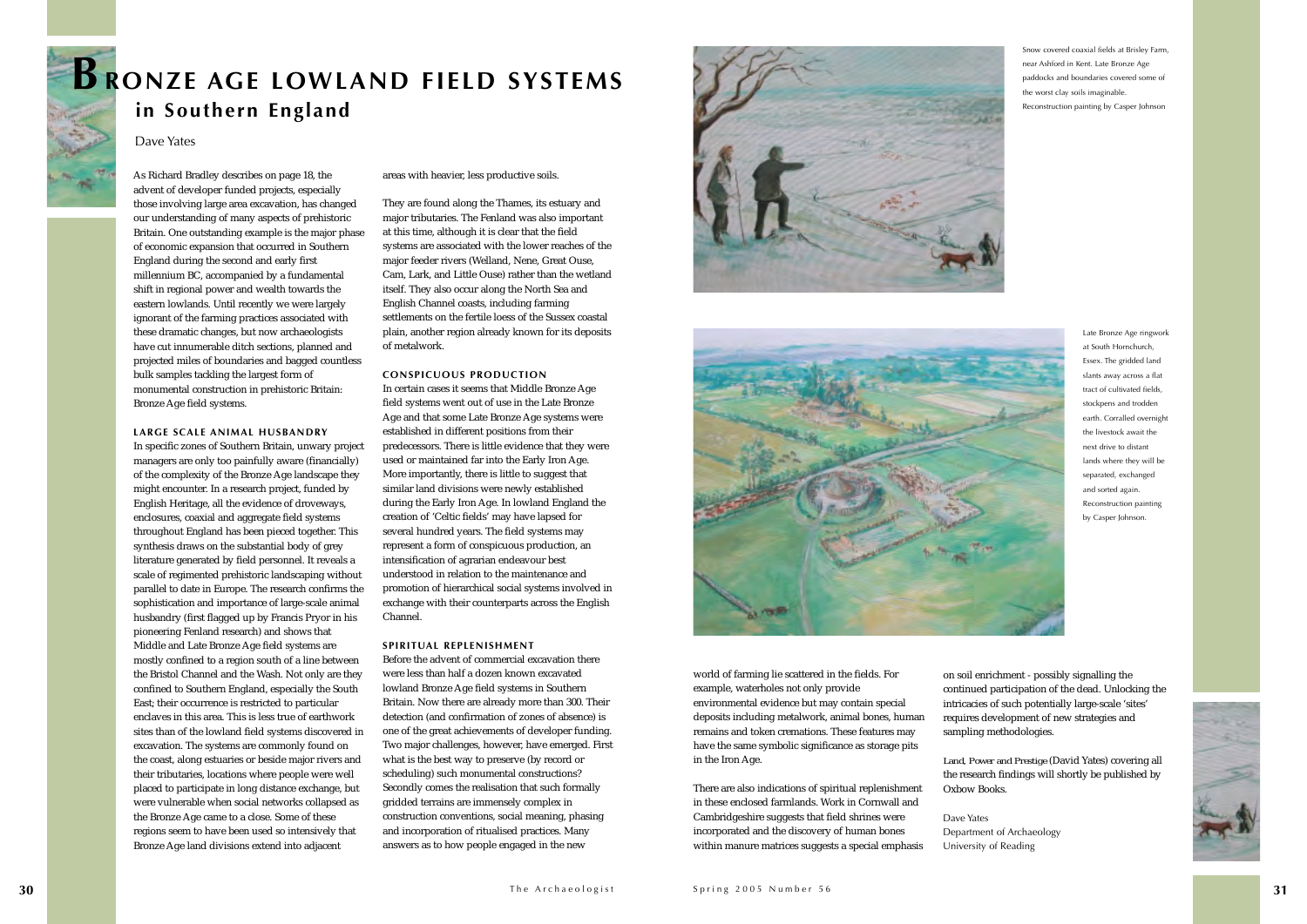



Andy Manning, Wessex Archaeology



Boscombe Down has yielded some major discoveries in recent years; the Amesbury Archer and the Boscombe Bowmen. But why were those men buried there? The discovery of contemporary ritual monuments in the latest excavations has begun to provide an explanation.

Previous work had already identified a significant ritual landscape in this future housing estate on the outskirts of Amesbury, Wilts. In 2002, the Amesbury Archer, the richest Early Bronze Age or Beaker burial in Britain so far known, was found. Within a year, the mass grave of the 'Boscombe Bowmen' was found. These men are likely to have originated in Wales. Inevitably, links have been drawn between these two discoveries and the building of the stone circles at Stonehenge, less than three kilometres to the west. But why were the burials made at Boscombe Down, rather than close to the contemporary temples at Stonehenge, Durrington Walls or Woodhenge? Preliminary results from major excavations covering over 13 hectares adjacent to the grave of the Amesbury Archer undertaken in 2004 are exciting.

### *Pit circle on a plateau*

A prominent plateau, which gradually falls into a dry valley further to the east, was partially encircled in the Late Neolithic/Early Bronze Age by a shallow angular ditch with a possible external bank and a series of short ditch segments and pits. More significantly, a large pit circle, estimated to have been at least 63m in diameter, occupied the crest of a plateau. Thirty-one pits spaced 3-4m apart were uncovered, most with no evidence for having supported timbers. Instead, they contained a wide variety of worked flint, bone and pottery, including Late Neolithic Grooved Ware and a small number of placed deposits. However, ramps on the sides of four of the larger pits here showed that substantial timbers had been slid into position before erection. The timbers may have only been in position for a short period, although the presence of Beaker and Collared Urn in some pits indicates that the monument was in use into the Early Bronze Age.

### *Burial sequence*

The pit circle and enclosure were the focus of ritual activity. An Early Bronze Age barrow had a body placed in a timber mortuary structure, and shortly



afterwards the grave was reopened and the remains of a neonate and perhaps one or two young adults were interred. The articulated human remains of the original burial were rearranged, with two fragmentary Beakers, a barbed and tanged arrowhead and part of an antler in the backfill of the grave.

A small shallow ring ditch, possibly a small hengiform feature, lay a few metres south of the barrow, close to the terminal of the enclosure ditch. The tightly crouched burial of an infant had been placed within the ring ditch, and the grave was filled with tightly packed flint nodules.

There were three other crouched burials and a semiarticulated burial within a conical shaft. In addition, pits containing fragmentary human remains were found in close association with both monuments. Inone case, a pit that contained only an upturned skull was flanked by two further pits that each contained a complete Beaker. The disarticulated human remains suggest excarnation. A possible excarnation platform is represented by a four-post structure with a central pit lying between the two monuments and other clusters of postholes, both within the enclosure and throughout the plateau, may have served a similar purpose.

### *Placed deposits*

Numerous scattered pits were found concentrated near to the monuments. These contained charcoal,

flint, bone and pottery that may represent placed deposits. The presence of Grooved Ware and Early Bronze Age Beaker and Collared Urn material show that these deposits were made over a long period. One rectangular pit contained the carefully arranged remains of a juvenile aurochs or wild cow with the limbs detached, the lower limbs being placed close to the head.

### *Ritual landscape*

It is within this ritual landscape that the Amesbury Archer and the Boscombe Bowmen can now beviewed. They were not buried in isolation, but close to monuments, constructed in the Late Neolithic or the beginning of the Early Bronze Age. These monuments were probably still standing when the Archer and Bowmen died in the Early

Bronze Age.

Ritual activity then ceased. Generations later, the plateau was briefly occupied by a small Middle/Late Bronze Age farm and later it was divided by a massive Bronze Age boundary ditch. It may be coincidence, or not, that the plateau was chosen as the setting for the cemeteries of the Late Romano-British village and returned once more to a

ritual landscape.

Andy Manning Wessex Archaeology www.wessexarch.co.uk

The pit circle © Wessex Archaeology The barrowgrave and the semi-articulated remains of themain burial © WessexArchaeology



Aurochs remains within arectangular pit © Wessex Archaeology

The Early Bronze Age barrow, ring ditch and enclosure at the edge of the plateau © Wessex Archaeology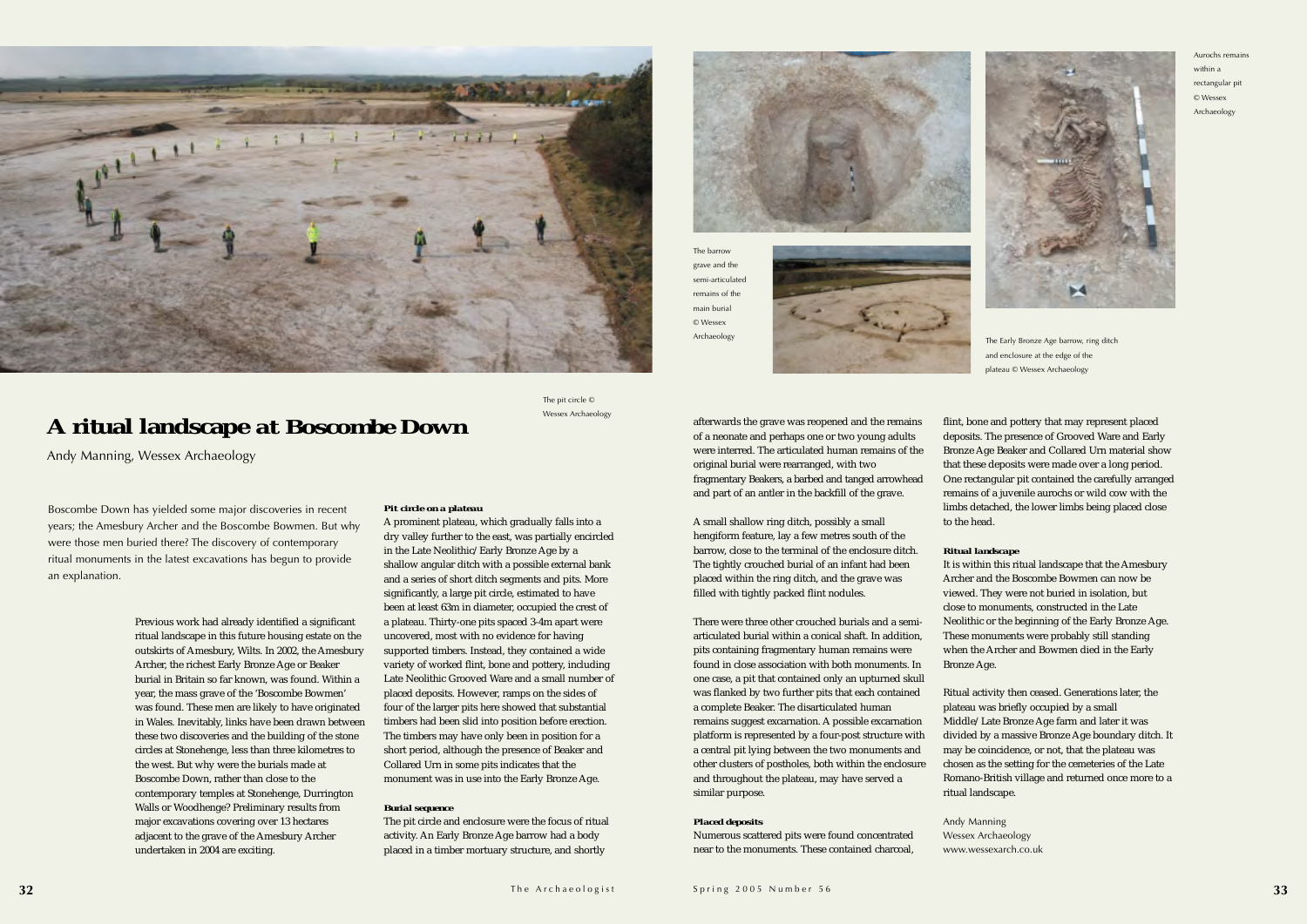



The Portable Antiquities Scheme (PAS) was introduced in 1997 and since 2003 has covered all England and Wales. The volume of material recorded is vast and at the end of March 2005 therewere 138,000 artefacts on the database (www.finds.org.uk). Most have been found using a metal detector and, although their study is hampered by lack of stratigraphic context, most findspots have a six figure NGR and thus distribution patterns can be established with some precision. One of the real strengths of PAS is creation of an ever increasing national accessible database of material.

So what is the archaeological potential of this data? My recent study of 3200 Iron Age artefacts includes the most heavily studied 'heartland' areas of the Iron Age such as Wessex and Hertfordshire, as well as 'marginal' less intensively researched areas. An interesting pattern emerges for example for middle to late Iron Age horse and vehicle equipment. The traditional view has seen Wessex and East Yorkshire as the Iron Age equine material culture 'hot-spots', but recent studies in Norfolk demonstrate that county's artefactual wealth. PAS data also reveals marked differences in the types and proportions of horse and vehicle equipment: terrets now dominate, with a total of 127 recorded and there are 24 linch pins and 15 strap-unions.

In contrast to excavated evidence, only a modest quantity of horse and vehicle equipment has been recorded by PAS in Hampshire, Somerset, Dorset and East Yorkshire. However the distribution in theeastern counties of Norfolk, Suffolk and Lincolnshire is striking. Of particular note are 21 artefacts within this group recorded from Warwickshire, Herefordshire and Worcestershire and Staffordshire. The total of 7 linch pins recorded is outstanding, especially when compared to the 4 examples recorded previously. Interestingly, the number of brooches normally exceeds that of horse and harness fittings, although in Staffordshire and Warwickshire the opposite is the case. The pattern is curious and highlights a possible regional trend in

the Late Iron Age with horses and their trappings being more decorated than people. The use of horse gear with metal fittings seems to have been exaggerated within and underestimated outside

Wessex.

PAS data is therefore beginning to change perceptions of aspects of the archaeology of England and Wales and is building an everincreasing research resource.

PAS Finds Adviser for Prehistoric and Roman

Sally Worrell artefacts, s.worrell@ucl.ac.uk

Flint is sharper than metal and second only to diamonds in hardness. It can be workedpredictably to produce tools of defined type and shape and for a variety of tasks. Immensely durable, it is the only material used on some sites that survives. Without flint we would understand little about ourpast. We therefore need to appreciate how prehistoric people used flint, where they obtained raw materials, and how tools were made and used.

### **& the Portable Antiquities Scheme PREHISTORIC ARTEFACTS**

Sally Worrell

During the Mesolithic, the use of microliths to make composite hunting equipment required production of bladelets, which needed good quality flint and very controlled working. When hunting equipment



changed in the Early Neolithic, and leaf-shaped arrowheads replaced microliths, the knapping strategy changed, and it continued to change throughout the Neolithic. The transformation becomes more apparent in the Bronze Age, when metal begins to replace flint, leading to a general decline in flintworking skills and a smaller range of tools. Flint tools were not solely functional: there are many prestige items found unused with burials and in ritual deposits, such as pits or ditch terminals. An increase in such deposits of finely made axes, knives and arrowheads occurred just at the time when general flintworking skills were declining.

Some archaeologists are sceptical about using flint for dating, in contrast to reliance on pottery. Part of the problem is that flint is very durable, so will often be residual, and careful consideration of context is essential. Although certain types (eg microliths, arrowheads and polished axes) have become established cultural indicators, it is only in recent years that the study of debitage and manufacturing technologies has provided much more information.

Diagnostic pieces can quite easily be given a broad date, but many sites produce huge quantities of debitage, but few tools or diagnostic pieces. Again, sites frequently comprise more than one phase, and assemblages can become mixed. Alternative methods of dating or phasing therefore need to be found. Proven techniques such as length-breadth analysis and an understanding of how different raw material sources were exploited in different periods can often provide an answer.

Technological characteristics that result from the manufacturing process, seen on flakes and cores as well as ordinary implements, may successfully be used for classification, and it is these that flint specialists today concentrate on*.* Replication of flint tools and ethnographic studies have also contributed to understanding the knapping process, the debitage that is produced, and how different tools are made and used. Use-wear analysis is also currently back in favour.

A detailed study of a good stratified flintwork assemblage provides both dating evidence and information about activities on the site, together with aspects of trade, technology, social organisation and even ritual.

Chris ButlerFreelance Archaeologist chris@reltub.fsbusiness.co.uk Author: Prehistoric Flintwork, Tempus Publishing Ltd 2005

### **Prehistoric flintwork – an undervalued resource?**

Chris Butler

Changes in flint tools, such as these arrowheads, can provide evidence for dating, as well as function.

> Distribution of Iron Age horse equipment recorded by PAS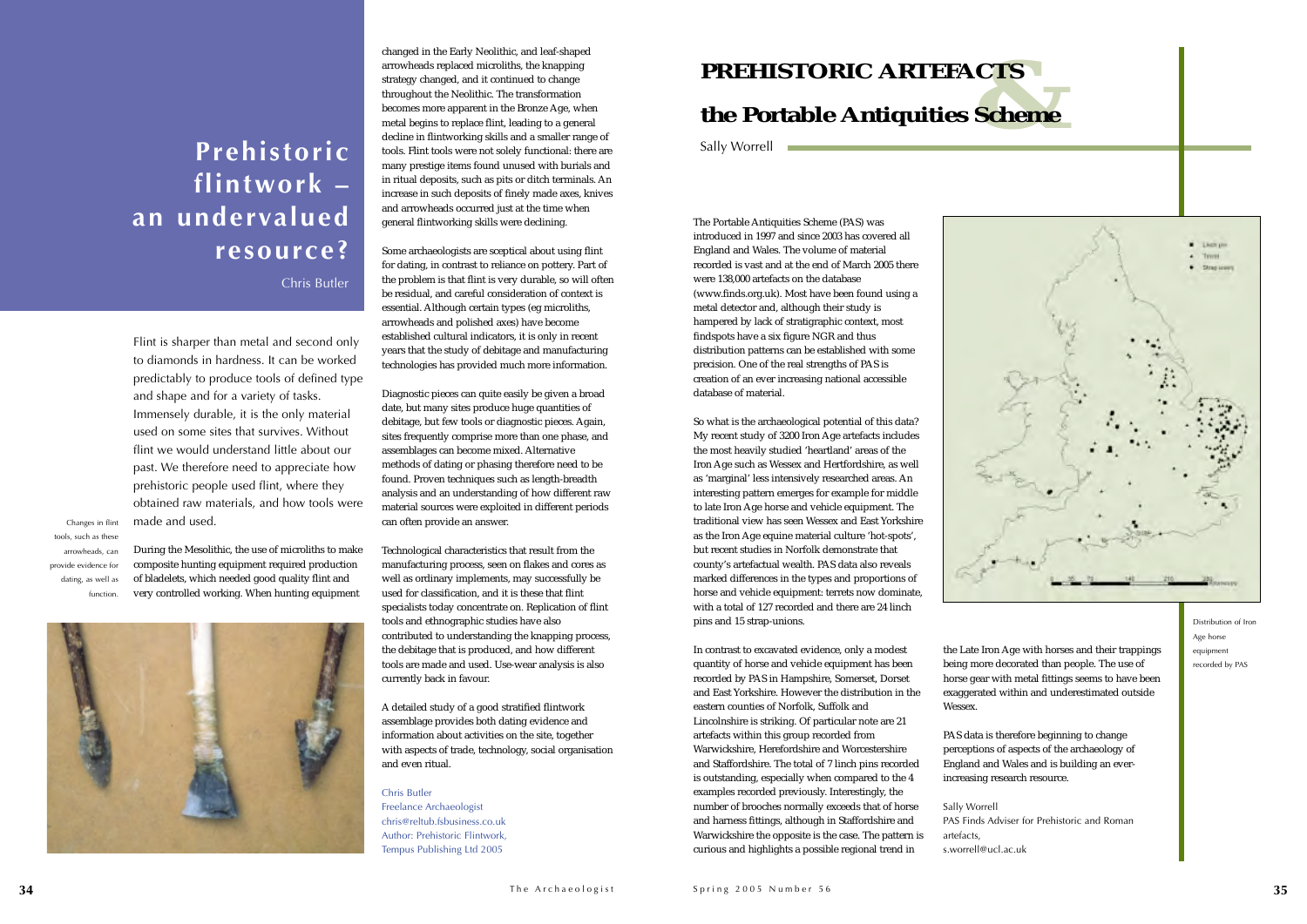Cement, a stone substitute, was first reintroduced into Britain in a 1796 Patent by James Parker, but was not popularised until Portland Cement was manufactured at Swanscombe in Kent 1844.

### **Bricks – decorative finish to mass production**

Although in regular use from the late medieval period brick only rarely became a fashionable building medium in polite architecture before the late sixteenth century. This, combined with the increasing restrictions on oak timber supply, probably encouraged its use in vernacular architecture in the seventeenth century, when many timber buildings were given false fronts or were completely encased in brick. Sixteenth, seventeenth and eighteenth-century brickwork is distinguished by decorative effects using coloured bricks, produced by differential firing, and projecting mouldings. The unfamiliarity of some of the early craftsmen with the structural strengths of brick led occasionally to the use of iron tie plates to brace walls, whilst sometimes a timber-lintel behind a

Building materials are often diagnostic of date and function, and can also reveal the extensive local, regional, and national trade networks of a given period. Before the 1830s principal construction materials were stone (including flint and cobble) in the uplands, clay for brick making, and oak timber in lowlands. Important materials after the 1830s are iron, steel and concrete.

### *Timber technology*

Amongst the earliest surviving timber structures in Britain is Greensted church in Essex (mid-eleventh century), but most standing timber structures date from the fourteenth century onwards. These are usually made from oak in either box-framing (where the weight of the separate roof trusses was taken on the wall frames) or cruck-framing (where the roof



load was supported through pairs of included trusses running from floor to ridge height). There is little chronological difference between the two types, but crucks are most common in Wales and central and northern England. Carpenter's marks, usually Roman numerals, are important elements in the recording and understanding of timber structures. The wall spaces between the uprights and rails were usually filled with either wattle and daub or later on brick, but timber wall frames could be clad in wooden tiles or covered in timberweather-boarding according to regional taste. Timber-framing ceased to be the normal means of construction in lowland Britain in the later seventeenth century, but the box-framed tradition survived long enough to be revived in the mid to late nineteenth century, whilst timber remained in use for roof structures. The decline in vernacular carpentry techniques can be seen in the nineteenth century, with the introduction of iron bolts and nails in the assembly of roof trusses. One feature of the new industrial factories was the use of pine timber (sometimes from the Baltic and indicated by geometric marks on the wood) for floors, supporting posts, and roof trusses.

### *Styles of stone*

The use of stone in buildings is extremely varied but perhaps the major divide is between irregular types of rubble walling, often graduated with the larger stones at the bottom, and regular walling techniques using finished and smoothed ashlar blocks which often fronted a rubble wall. The style of tooling of such finished blocks gives a broad indication of date. However, the stylistic divide between rubble and ashlar walls appears to be more one of economic and social status rather than chronology, although traditions vary from region to region. Where cobbles and flints were the common building medium more polite structures were often rendered.

### Michael Nevell

brick arch would carry most of the weight across an opening. A variety of Brick Taxes (1725 1784, 1803), attempted to standardise sizes and can provide broad dating if used carefully. Again the introduction and span of these features varies from region to region. Initially handmade in clamp kilns, moulded and terracotta bricks were introduced inthe eighteenth century and machine-made bricks in the mid-nineteenth, by which date the vernacular traditions of the medium had all but disappeared. The introduction of machine-made brick coincidedroughly with the building of the first generation of railways and allowed mass-produced bricks of a standard and regular size to be transported across Britain from the major brickfields in areas such as Bedfordshire. The transition from handmade tomachine brick is one the most useful relative dating horizons in Buildings Archaeology.

### **for the archaeologist** *Building materials*

Michael Nevell

University of Manchester Mike.Nevell@manchester.ac.uk

The distribution of some roofing material types, after R Brunskill 2000, *Vernacular Architecture*. An Illustrated Handbook (Faber & Faber, London, 4th edition), page

207

Sources of buildings materials for Tameside houses. Top: the 1755 Oakdene Farmhouse wasbuilt using materials local to Tameside. Bottom: the Kershaw Lane housing estate built in the 1940s inAudenshaw used materialsfrom around Britatin andabroad. Note the increasein floor area between 1755and the 1940s and thepresence of a motor garage at Kershaw Lane.

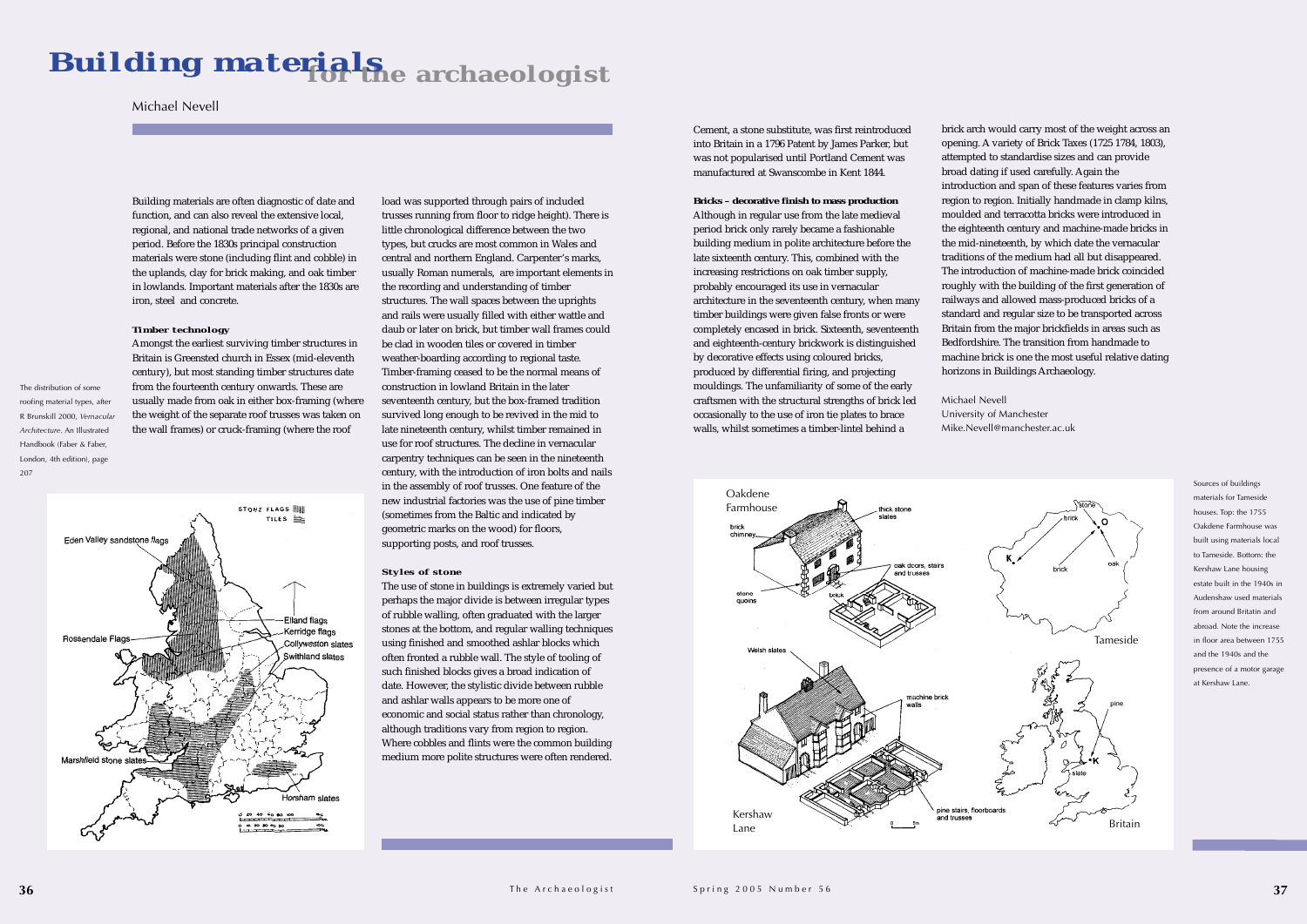Galleries of Wales have initiated similar dating programmes, and we look forward to English colleagues catching up.

### Some highlights...

The themes of NMS dating programmes are varied. In the 1990s, in preparing displays for the new Museum of Scotland, attention focused on objects from Scottish peat bogs. Fascinating results emerged, including several 'firsts': the oldest evidence for wheeled transport in Britain and Ireland (disc wheel from Blair Drummond: OxA-3538, 2810±85 BP, 1220–800 cal BC at 2<sup>σ</sup>, calibrated using OxCal v3.9); the earliest bow (from Rotten Bottom: OxA-3540, 5040±100 BP, 4040–3640 cal BC at 2σ); the oldest ox yoke (Loch Nell: OxA-3541, 3430±85 BP, 1940–1520 cal BC at 2σ); and the earliest swingletree (a crossbar to regulate movement during pulling by traction animals) in the world (White Moss: OxA-4507, 3115±60 BP, 1520–1210 cal BC at 2σ)! Other highlights include dates for two animal traps – a late third millennium pit-fall trap from Mye Plantation (UB-3882, 3913±39 BP, 2500–2230 cal BC at 2σ) and an Early Historic deer tread-trap from the Moss of Auquharney (OxA-6052, 1440±45 BP, cal AD 530–680).

### *Science*  $\bullet$  $\mathbf C$ en  $\ddot{\mathbf{c}}$  $\boldsymbol{\mathsf{S}}$



Dates were also obtained for items of clothing (including the Orkney Hood and a pair of shoes, both first millennium AD); for wooden vessels and bog butter; for items connected with water transport (logboats, unfinished Viking boat stemposts from a suspected boatyard on Eigg, a rudder, and boat bailers); various hafts and shafts; a Bronze Age log coffin cover; horizontal mill wheel paddles; a flax scutcher; and a Late Bronze Age leaf-shaped sword made of yew from Grotsetter in Orkney, *inter alia*.



The last five years have focused on Bronze Age material, producing significant numbers of dates for Scotland's various urn types and accessory vessels; for Food Vessels and Beakers (to be fed into Mike Parker Pearson's 'Beaker People' project); for faience (in Scotland, Wales and England); and for daggers, battle axes and bone toggles. Highlights – of which there are many – include the discovery that the henge bank at North Mains (and by extension, the ditch) must have been constructed around or after 2000 BC, significantly later than the timber ring enclosed within, as Gordon Barclay predicted. Further dating work for other researchers, using material in NMS collections, has produced equally fascinating results (such as the Ritchies' confirmation that the Stones of Stenness henge ditch and bank had been created around 3000 BC, thereby neatly providing a millennium-long bracket for henge construction in Scotland).

Neolithic axe with Antrimporcellanite blade from Shulishader, Lewis, 3500- 2900 cal BC. Photo: NMS



Leatherworker's tool box from Evie, Orkney, dated to cal AD640-870.Photo: NMS

*Dating Scotland's past:*

**the National Museums of Scotland C14 dating programmes**

Alison Sheridan

Unfinished alder cup from Watten, Caithness, 170 cal BC – cal AD30. Photo: NMS

*Since the early 1990s the National Museums of Scotland Archaeology Department has undertaken programmes of radiocarbon dating to shed light on ancient Scottish artefacts and funerary practices.*

Thanks to generous outside support, the scope of this activity has expanded to encompass material held outside NMS' own collections, including some from Wales and England. It has also included cremated bone: in 2001 the NMS *Dating Cremated Bones Project (DCBP)* was established, using the new technique of AMS dating of structural carbonate (bio-apatite) in cremated bone as developed at the University of Groningen. This technique – which uses a completely different approach from previous, disastrous attempts to date absorbed carbonate or collagen in charred bone – opens new horizons for certain classes of material (such as Bronze Age cinerary urns), and had already been tried and tested by Anna Brindley and Jan Lanting, revolutionising our understanding of Irish Bronze Age pottery. Some 79 cremated bone dates have been obtained for the *DCBP*, with 11 more in the pipeline. Our colleagues in Scottish archaeological units have also embraced this technique, with CFA Archaeology Ltd's work on the assemblages from Skilmafilly, Aberdeenshire and Lesmurdie Road, Elgin, Moray, giving us the most comprehensivelydated Early Bronze Age cemeteries in Britain and Ireland. Colleagues in the National Museums &

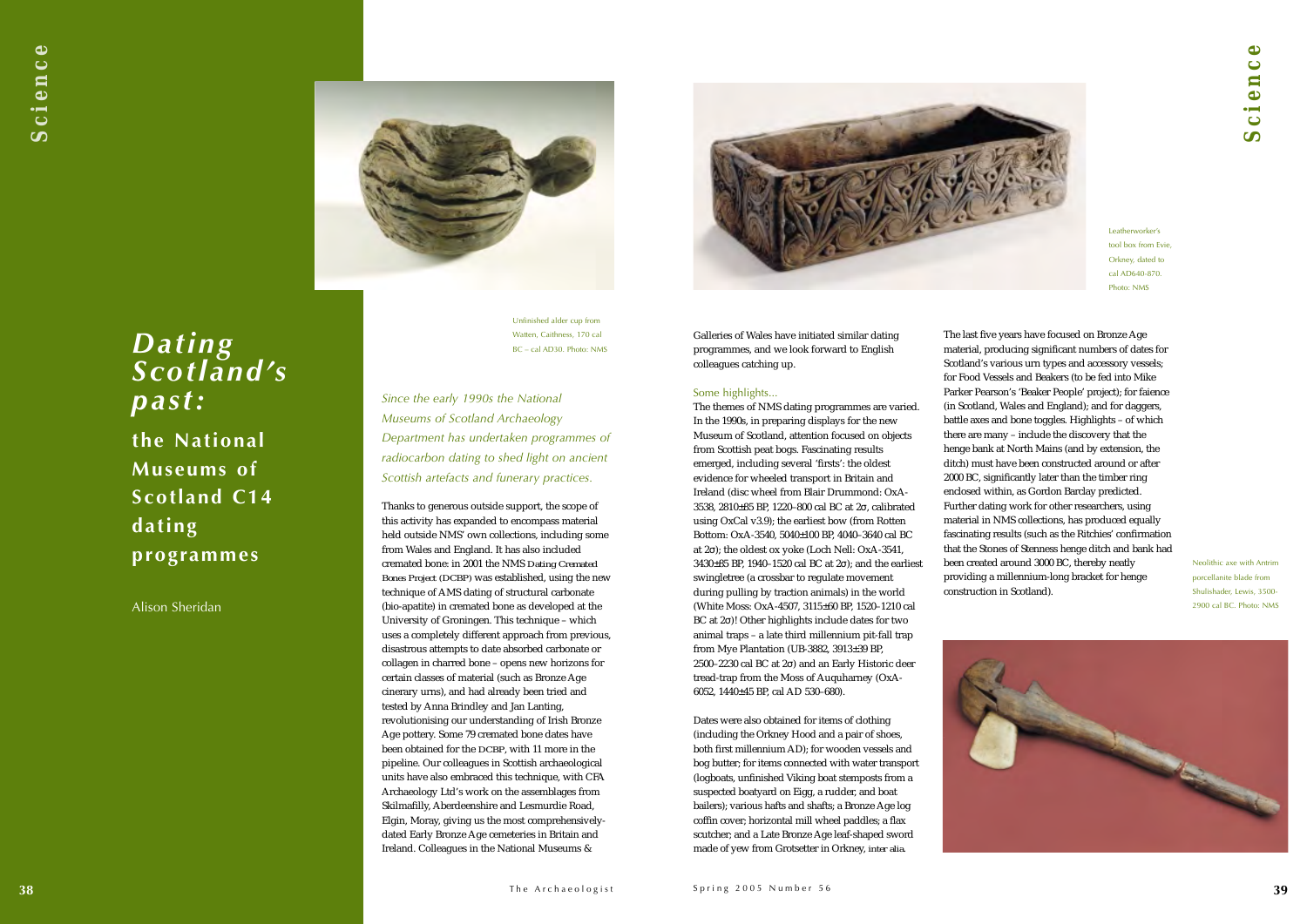Here again is the annual review of Jobs in British archaeology – based on the ads placed in JIS, plus some from BAJR. There was an identical numbercompared to last year (127) which suggests that the archaeological economy is at least steady. The high point of 146 jobs in 2001 is still some way off.

### **Pay**

This was encouraging at the bottom end, averaging £13,710 – up from last year's £12,903. The general upward progress of previous years has been resumed, though this is still far too low. Encouraging signs of action on this front include formation of the IFA Diggers' Forum (p8) and the work of Prospect (in particular Phil Carpenter) in seeking to set up National Pay Bargaining for archaeology. The words of the new IFA chair David Jennings in the *TA 53* in making this issue a personal priority were especially welcome as he is in a good position to influence these matters.

There were too few supervisors' jobs to comment but Field/Project Officers were virtually static at £16,563 (2003 – £16,592). Project Managers advanced to £20,957 (2003 – £19,701) but are still at the same general level of 2001 (£20,881) suggesting the quiet last two or three years is having a dampening effect. This may also be the reason both Junior CRM and

### *z <u><b>z z z z z z z z z***</del> <b>***z z*</u> **Jobs in British Archaeology 2004**

SMR slipped back to an anaemic £16,941 and £21,397 respectively from last year's healthier £17,274 and

£23,840.

The advances made by the Specialist and Illustrators categories last year went into sharp reverse as they plunged from £17,170 and £16,914 respectively to £15,254 and £15,992 though there were more jobs (27 rather than 18). This may be an area that needs looking at closely to make sure these jobs are graded correctly in the employing organisations.

### **IFA membership**

The number of jobs mentioning IFA membership continued to grow, up to 23%. There is room for improvement, but at least some ads stated 'PIFA preferred' for the first time.

### **IFA recommended minimums**

Pete Hinton wrote in *TA 54* that this whole issue was being reviewed, and a new system is awaited with interest. A more sophisticated approach is surely to be welcomed. It should be noted that the minimumfor a MIFA level goes up to £20,295 for 2005-2006. The author wonders how many MIFA's earn less than this. If membership at MIFA level guaranteed this level of pay in RAOs this would certainly encourage higher membership.

James Drummond-Murray

|                                 | AV WAGE<br>2004 | NO OF ADS<br>(2003) | <b>MENTION</b><br><b>IFA</b> | AV WAGE<br>2003 | AV WAGE<br>2002 | Av wage<br>2001 | AV WAGE<br>2000 | AV WAGE<br>1999 | <b>IFA MINIMA</b><br>APRIL 04 |
|---------------------------------|-----------------|---------------------|------------------------------|-----------------|-----------------|-----------------|-----------------|-----------------|-------------------------------|
| Excavator / site assistant      | £13,710         | 26(26)              | $\overline{4}$               | £12.903         | £13,232         | £12,378         | £12,024         | £11,174         | £13,071<br>(PIFA)             |
| Supervisor                      |                 | 3(11)               | $\mathbf{1}$                 | £14,765         | £14,806         | £12,741         | 12,868          | £12,700         | £15.225<br>(AIFA)             |
| Field Officer / Project Officer | £16,563         | 23(14)              | 6                            | £16,592         | £18,489         | £15,572         | £15,518         | £13,777         | £19,713<br>(MIFA)             |
| Project Manager                 | £20,957         | 16(13)              | 8                            | £19,701         | £21,536         | £20,881         | £19,447         | £18,671         |                               |
| Junior CRM / SMR                | £16,941         | 13(27)              | 3                            | £17,274         | £15,563         | £17,532         | £15,608         | £14,167         |                               |
| Senior CRM / SMR                | £21,397         | 9(15)               | 5                            | £23.840         | £30,605         | £23,012         | £23,486         | £20,654         |                               |
| Specialists                     | £15,254         | 15(8)               | $\mathbf{3}$                 | £17,170         | £14,992         | £16,531         | £14,632         | £15,476         |                               |
| Illustrators etc                | £15,992         | 12(10)              |                              | £16,914         | £14,085         | £14,908         | £15,497         | £13,271         |                               |
| Misc                            |                 | 5                   |                              |                 |                 |                 |                 |                 |                               |
|                                 |                 | 127 (79)            | 30(23%)                      |                 |                 |                 |                 |                 |                               |

### Funerary practices – Mesolithic to post-medieval

Recent results include dates for Iron Age inhumations (from Burnmouth, Craigie and Cumledge) and for Early Neolithic cremated bone from the non-megalithic Cairns of Atherb. Samples have also been provided from NMS collections for non-NMS programmes of research, including Rick Schulting's work on early Neolithic populations, Mike Richards' work on the Late Mesolithic humanremains from Oronsay and James Barrett's work on the Pictish and pagan Norse cemetery at Westness.

### Dissemination and impact

Over the last 13 years, the NMS C14 dating programmes have produced 168 results, mostly from the University of Groningen and the Oxford Radiocarbon Accelerator Dating Service (ORADS). Most have already been published (below). Most have also been incorporated in Patrick Ashmore's Historic Scotland radiocarbon datelist, www.historic-scotland.gov.uk/, and it is planned to publish full details, with images, on NMS' own website.

Together with the major programme of radiocarbon dating archaeological sites that Patrick Ashmore has co-ordinated for Historic Scotland (reported annually in *Discovery & Excavation in Scotland*), the NMS' programmes – which are ongoing – have transformed our understanding of Scotland's archaeology and that of neighbouring countries. As value for money, and an example of partnership,

collaboration and synergy, it's been a spectacular success!

We thank the following for generous support: Society of Antiquaries of Scotland; NERC; Historic Scotland (Patrick Ashmore); University of Groningen (Jan Lanting); Aberdeenshire Archaeology (Ian Shepherd) and Queen's University Belfast with ORADS (Finbar McCormick). The collaboration of many museum curators and field archaeologists is warmly acknowledged.

Sheridan, JA 2003 New dates for Scottish Bronze Age cinerary urns: results from the National Museums' of Scotland *Dating Cremated Bones Project*. In Gibson, AM (ed), *Prehistoric Pottery: People, Pattern and Purpose*, 201–26. BAR (International Series 1156).

Sheridan, JA 2004 Scottish Food Vessel chronology revisited. In Gibson, AM & Sheridan, JA (eds), *From Sickles to Circles: Britain and Ireland at the Time of Stonehenge*, 243–67

Alison Sheridan Head of Early Prehistory National Museums of Scotland

Food Vessels from Ratho, Midlothian (left) and Pitmilly, Fife (right), and accessory vessel as miniature Food Vessel from Craigdhu, Fife, 2140-1740 cal BC. Photo: NMS

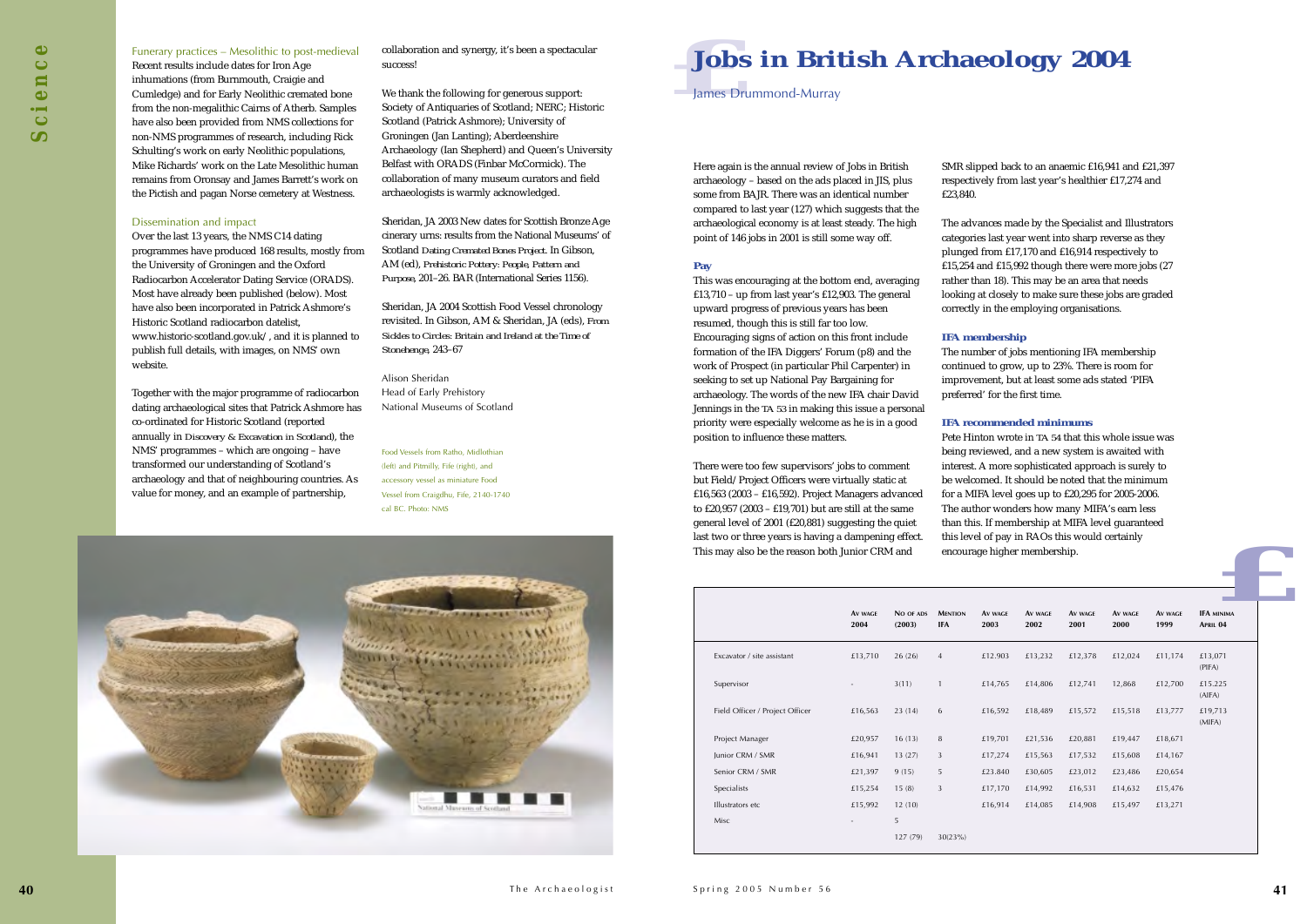### **Submarine prehistoric archaeology of**

### **the North Sea:** *Research priorities and collaboration with industry* CBA Research Report 141 NC Flemming (ed) 2004

CBA 140pp pb £25

These fourteen papers were originally given in 2003, and the editor is congratulated on such quick production. The volume brings together contributors from five countries and is essentially a statement of the current position of research, raising awareness of work around the North Sea outside the British Isles.

Major section headings are: 'The scope and importance of Continental Shelf prehistory';



'Submerged prehistoric archaeological surveys'; 'Systematics, palaeontology, and proxy data'; 'Management and supporting data'. Geoff Bailey makes the forceful point that exploitation of coastal resources seen as a characteristic of the Mesolithic may have occurred in the Palaeolithic as well, the Palaeolithic sites now being submerged. He points out the fruitfulness of the coast to early humans as a food resource and how it facilitated ease of movement, suggesting that submerged landscapes may contain crucial evidence for the arrival and survival of people in northern Europe. Nic Flemming outlines the problems of recovering and analysing data from such a hostile environment.

The volume provides important examples of current work on submerged landscapes, from site location modelling and survey projects to excavation projects of Mesolithic sites. The final section sets out English Heritage's approach to their maritime responsibilities, the Dutch national heritage agency's approach to damage to the seabed which will result from the extension of the port of Rotterdam, and a thoughtful essay by Anthony Firth on what we are trying to achieve and the developer/archaeologist relationship.

This is an excellent introduction to current research and perceptions of the archaeological resource of the North Sea. It is well presented with good reproduction of plates and figures, and I recommend it to anybody with an interest in early prehistory or the east and channel coasts of Britain.



*Robin Daniels*

### **In The Shadow of the Brochs: The Iron Age in Scotland**

Beverley Ballin Smith and Iain Banks (eds) 2002

Tempus publishing 256pp pb £25

The wealth of archaeological evidence from Iron Age of Scotland often lies in the 'shadow' of the brochs, these brooding, mysterious and enigmatic structures. This aptly-titled volume 'present[s] a general overview of the state of Iron Age studies in Scotland at the beginning of the twenty-first century'; it also marks the retirement of Euan MacKie.

The Northern Isles and Caithness papers centre on the brochs, but take the material further than individual sites. Stephen Dockrill discusses the economic base of their builders and the structure of their society; Julie Bond looks at faunal and botanical remains from Orkney; and Colleen Batey summarises evidence for Viking and late Norse reuse of broch mounds in Caithness. In the section on the Western Isles a greater range of structures is brought out from the shadows, including wheelhouses and souterrains. These chapters are complemented by a discussion of the Western Isles' pottery sequence (Ewan Campbell). John Hunter provides a welcome overview of the late Iron Age, emphasising that this was a period of profound social change including Christianisation, also setting

Examples of Neolithic votive offerings from the Danish sea floor

**REVIEWSPrehistoric Dorset** John Gale 2003 Tempus 192 pp pb £16.99 Our understanding of prehistory is changing fast throughout Britain, but Dorset can still boast many **Prehistoric Northumberland** Stan Beckensall 2003 Tempus Publishing 192pp pb £16.99 Here is quite a different county to Dorset, and quite a different approach. Northumberland is in the heart of Britain, despite its domination by borders in later periods, and the dramatic scale of its prehistoric archaeology reflects both sides of the modern divide. Stan Beckensall is a local enthusiast who seems to have practically re-invented the archaeology of rock art, and his insights and his access to recent excavations and other fieldwork bring welcome freshness to those sated with lowland settlement cropmarks. The book is written thematically rather than chronologically, including whole chapters on prehistoric rock art and on symbols of power as well as standards divisions of religion, burial and (sensibly combined in this context) settlement and defence (though it is interesting how rock art creeps into most of these). He ends with suggestions of places to visit. This is not a full over view of prehistory in Northumberland, but is a valuable and enticing addition to its literature. *Alison Taylor* of the finest monuments and most spectacular excavations of this period. This book by a lecturer at Bournemouth university, who has excavated sites in the county and used its resources extensively in teaching, is a useful roundup of this seminal archaeology, and to an extent brings us up to date with important reports of recent years. Excavations for example include Mount Pleasant, Cranborne Chase, Hambledon Hill, Gussage All Saints, sites in Dorchester such as Greyhounds Yard and Flagstones, and of course Maiden Castle itself. He ends with a handy gazetteer of sites to visit which should inspire many outings. The limitation of the work is that the less accessible results of developer-funded fieldwork (ie not published as monographs or in journals) and, I imagine, other entries in the sites and monuments record, are essentially ignored. Putting these in context might have changed the picture in interesting ways, and this is evidence that local studies in particular have little excuse to ignore. *Alison Taylor* Maiden Castle **NEW** *Prehistoric* **BOOKS REVIEWED** Richard Bradley, Robin Daniels, Tim Phillips, Nicola Powell and Alison Taylor











Ketley Crag rock shelter, with its dramatically decorated surface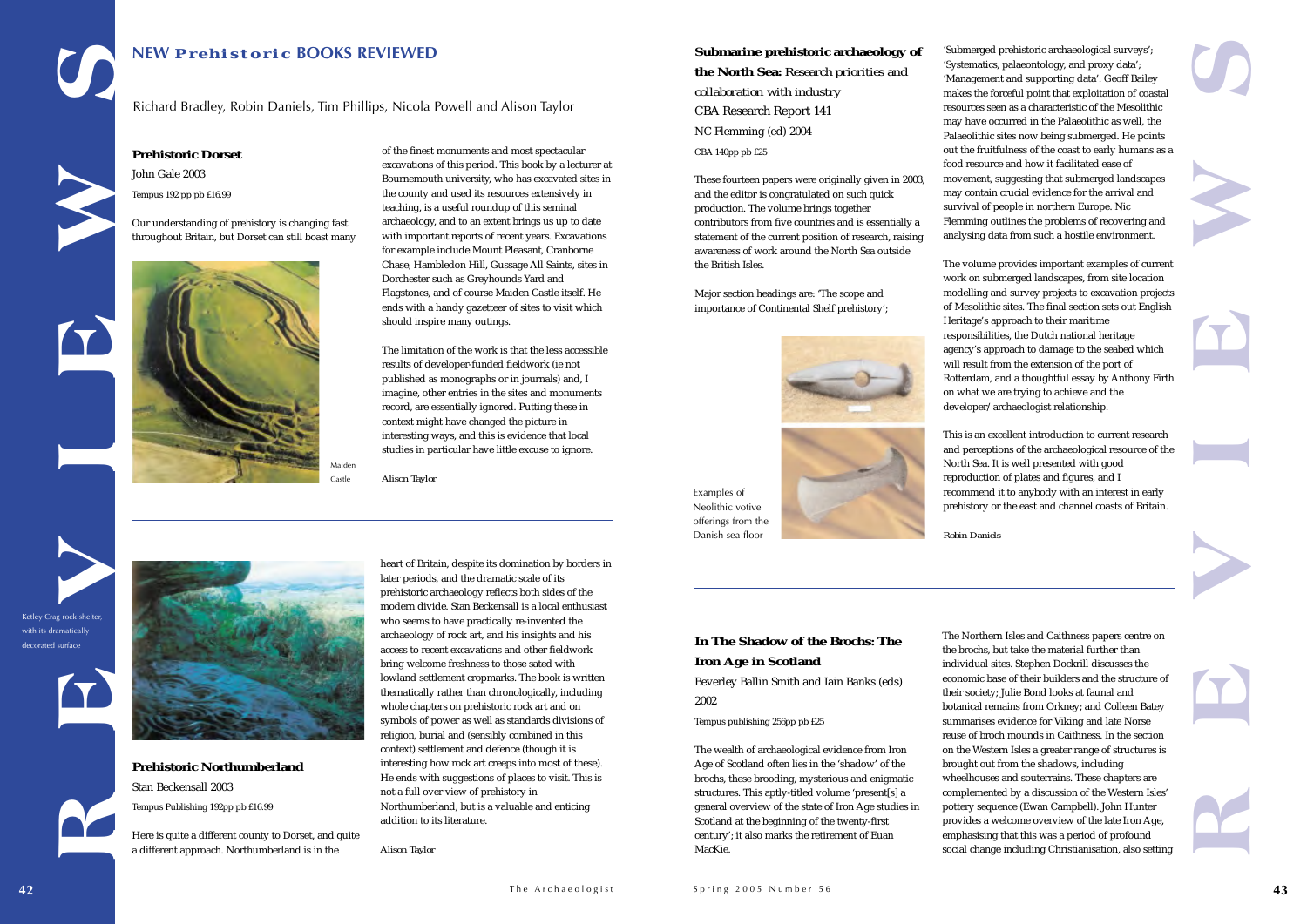### **Prehistoric Rock art inNorthumberland**Stan Beckensall 2001

Tempus Publishing 192pp pb £16.99

Having spent two weeks walking around Northumberland as an undergraduate searching for new rock art and looking at known sites, fortunately often with the author, it was a pleasure to read this overview of rock art in the county. Beckensall sets the scene, explaining the study of rock art using the highly decorated rock at Lordenshaw. His clear and precise illustrations show rocks covered in art, including cup and ring marks, pick marks, serpentine grooves and motifs, in their context. It explains where archaeologists are in rock art studies, how art is perceived in the landscape and relates to monuments. It also looks at the research in its wider setting and accepts that the subject often raises more questions that it can answer. The main part of the book is more than a gazetteer; entitled 'Art in the Landscape' and along with the chapter devoted to rock art found in a monumental setting, it includes every piece of rock art discovered in Northumberland, with six figure grid references and full description and illustrations. How people have perceived and interpreted rock art is discussed and Beckensall

accepts that there will be many more theories,





however odd.

*Nicola Powell*

### **From Sickles to Circles: Britain andIreland at the time of Stonehenge**

Alex Gibson and Alison Sheridan (ed) 2004 Tempus publishing 384pp pb £30

This impressive tome was prepared as a *festschrift* for Derek Simpson upon his retirement last year from the Chair of Archaeology at Queen's University, Belfast, and is now sadly also a memorial to him, as he died this March. It is not a work for a general reader, but a serious compilation of significant research topics and discussions by eminent prehistorians, many of whom worked closely with Derek and have personal memories. This includes a good deal of new information and new interpretations, especially welcome when they are by old masters such as Aubrey Burl, Vincent Megaw and Ian Kinnes who have had time to reevaluate their own pioneering works.









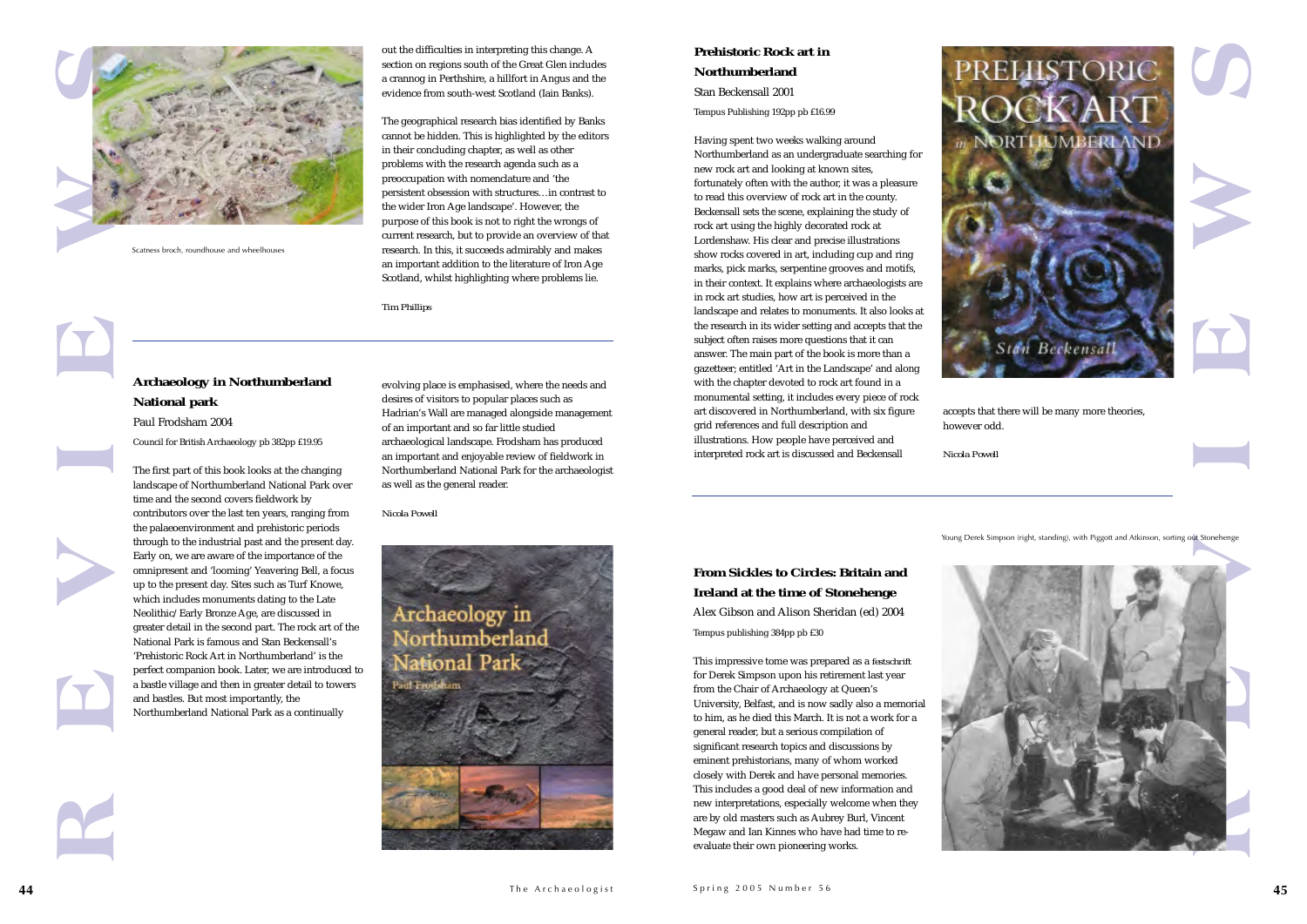

useful work of reference, but there were times when I wondered if it might have been better to go back to the drawing board and produce a different book altogether. This would not constrained by the format of its predecessors; it would place more emphasis on the late second and earlier first millennia (here the Bronze Age 'background'); it would take on the opportunities raised by the expansion of commercial archaeology; and it would treat Ireland on equal terms with England, Scotland and Wales. Above all, it would engage more fully with the ideas put forward by the proponents of an 'alternative Iron Age'. That is a radical challenge, but it is one which the author is uniquely qualified to meet. There is no sign that anyone else is prepared to do so.

This latest edition is like a building which has been

### **The moon and the bonfire***An investigation of three stone circles in north-east Scotland*Richard Bradley 2005 Society of Antiquaries of Scotland hb 124pp £25 (£20 to

Fellows of Soc of Ants, Scotland)

This sumptuous hardback volume is ostensibly a report on three excavations and two fieldwalking surveys in Aberdeenshire, but it somehow brings in more than one expects for this genre.

Richard Bradley makes clear for example how these apparently unitary monuments went through prolonged sequences of structural change, making nonsense of simple classifications of style or function (eg burials may be one incident, not a major role). In combination with Tim Phillips' fieldwalking surveys, which emphasised the isolated positions of the monuments, on open ground on or beyond limits of settlement, their topography is discussed in terms of how they would have been perceived (both looking in and looking out), the visual effects that would have come into play (changing views and perspectives, movements of sun and moon, use of contrast between red, grey and white stones as part of dramatic and clearly intentional effects of monument design etc). This includes precise alignments with the moon and the setting sun which imply the sites were intended for use at night, with implications for ways we should

understand their siting in the landscape (which has implications for understanding all monuments that came to life when it was dark). He ends with discussion of the elements of these recumbent stone circles that are found on other monuments acrossBritain and Ireland. Though apparently restricted to a very regional type of site, this report therefore has value for archaeologists attempting to understand prehistoric ritual monuments anywhere in Britain, and perhaps beyond.

*Alison Taylor*